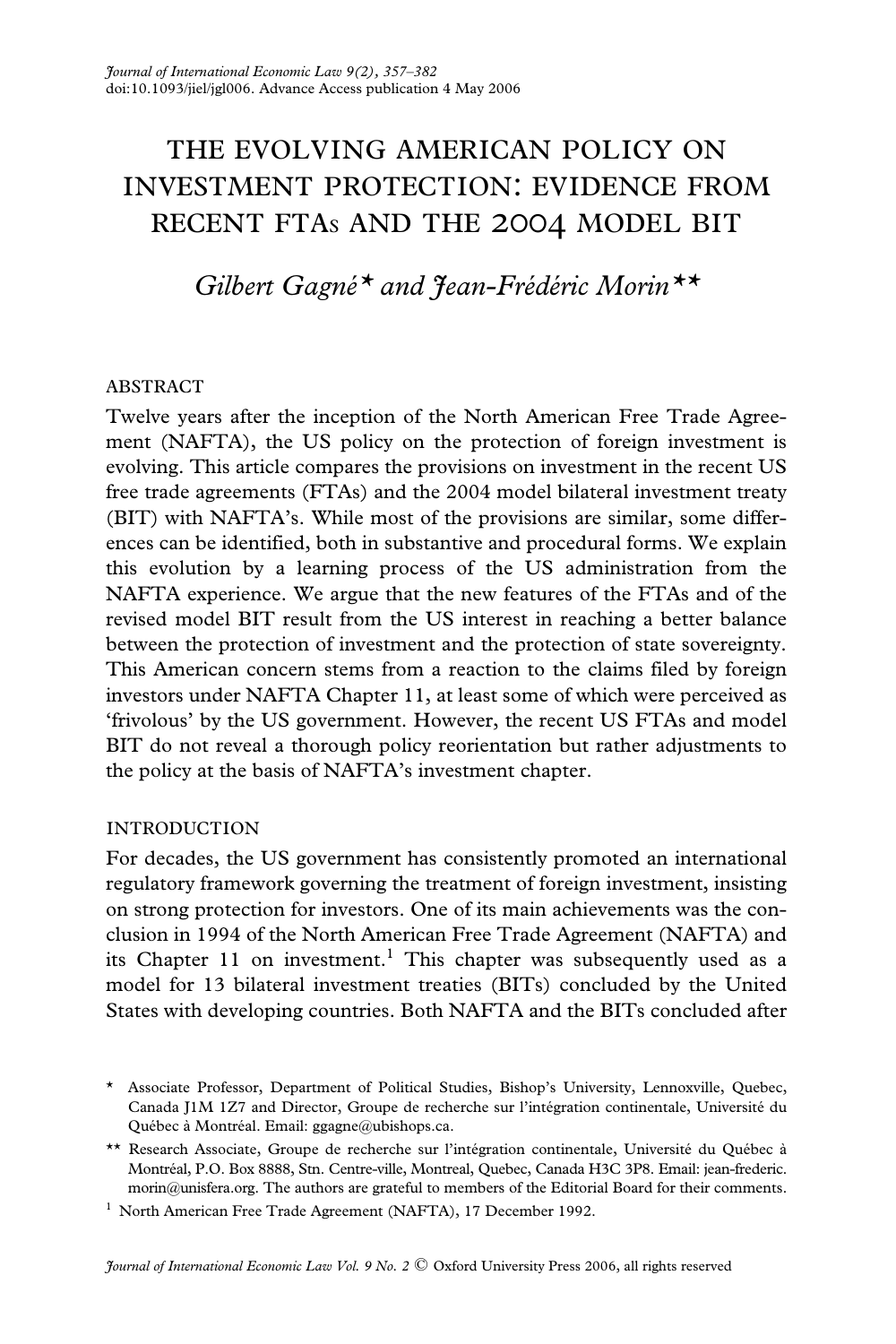1994 prohibit discrimination, actions tantamount to expropriation, money transfer bans, performance requirements and violations of the minimum standard of treatment. To ensure compliance with these substantive obligations, they entitle investors of signatory nations to binding arbitration actions against a host government (investor–state provisions).

The collapse of the negotiations on a Multilateral Agreement on Investment (MAI) in 1998 and the lack of a firm commitment to negotiate an agreement on investment in the Doha Round of the World Trade Organization (WTO) have not lessened the US determination to promote an international regulatory framework on investment. Thus, the recently concluded free trade agreements (FTAs) with Singapore (SFTA), $^2$  Chile (CFTA), $^3$  Australia (AFTA), $^4$ the Central American countries, the Dominican Republic (CAFTA)<sup>5</sup> and Morocco (MFTA)<sup>6</sup> include rules on the treatment and protection of foreign investment.

However, thirteen years after the conclusion of the NAFTA, the US policy regarding international investment law is evolving. Indeed, the United States released, in February 2004, a revised version of the template it uses to negotiate BITs.<sup>7</sup> The first US BIT under the revised model was concluded with Uruguay in September 2004.<sup>8</sup> However, the recent US FTAs had already put into effect the provisions of this revised model BIT that differ from previous BITs and NAFTA. Yet, as we will see in this article, these new provisions are mainly safeguards to ensure that the protection of investors from states' egregious measures does not threaten the ability of governments to regulate in the public interest.

The turning point of this policy, if one has to be identified, appears to be the adoption by the US Congress in 2002 of the Trade Promotion Authority  $(TPA)$ ,<sup>9</sup> which delineates US negotiating objectives on foreign investment. While Section 2101 of the TPA reaffirms that the United States should seek to 'reduce or eliminate artificial or trade-distorting barriers to foreign investment', it emphasizes that 'foreign investors [should not be] accorded greater substantive rights with respect to investment protections than United States

- <sup>6</sup> United States–Morocco Free Trade Agreement (MFTA), 14 June 2004.
- <sup>7</sup> United States, Treaty Between the Government of the United States of America and the Government of [Country] Concerning the Encouragement and Reciprocal Protection of Investment (2004 Model BIT), 15 September 2004.
- <sup>8</sup> Treaty Between the United States of America and the Republic of Uruguay Concerning the Encouragement and Reciprocal Protection of Investment, 25 October 2004.
- <sup>9</sup> Formally known as the fast-track authority. Bipartisan Trade Promotion Authority (TPA), Trade Act of 2002, 19 USC s 3801 ff.

<sup>2</sup> United States–Singapore Free Trade Agreement (SFTA), 6 May 2003.

<sup>&</sup>lt;sup>3</sup> United States–Chile Free Trade Agreement (CFTA), 6 June 2003.

<sup>4</sup> United States–Australia Free Trade Agreement (AFTA), 18 May 2004.

<sup>&</sup>lt;sup>5</sup> Dominican Republic–Central America–United States Free Trade Agreement (CAFTA), 5 August 2004.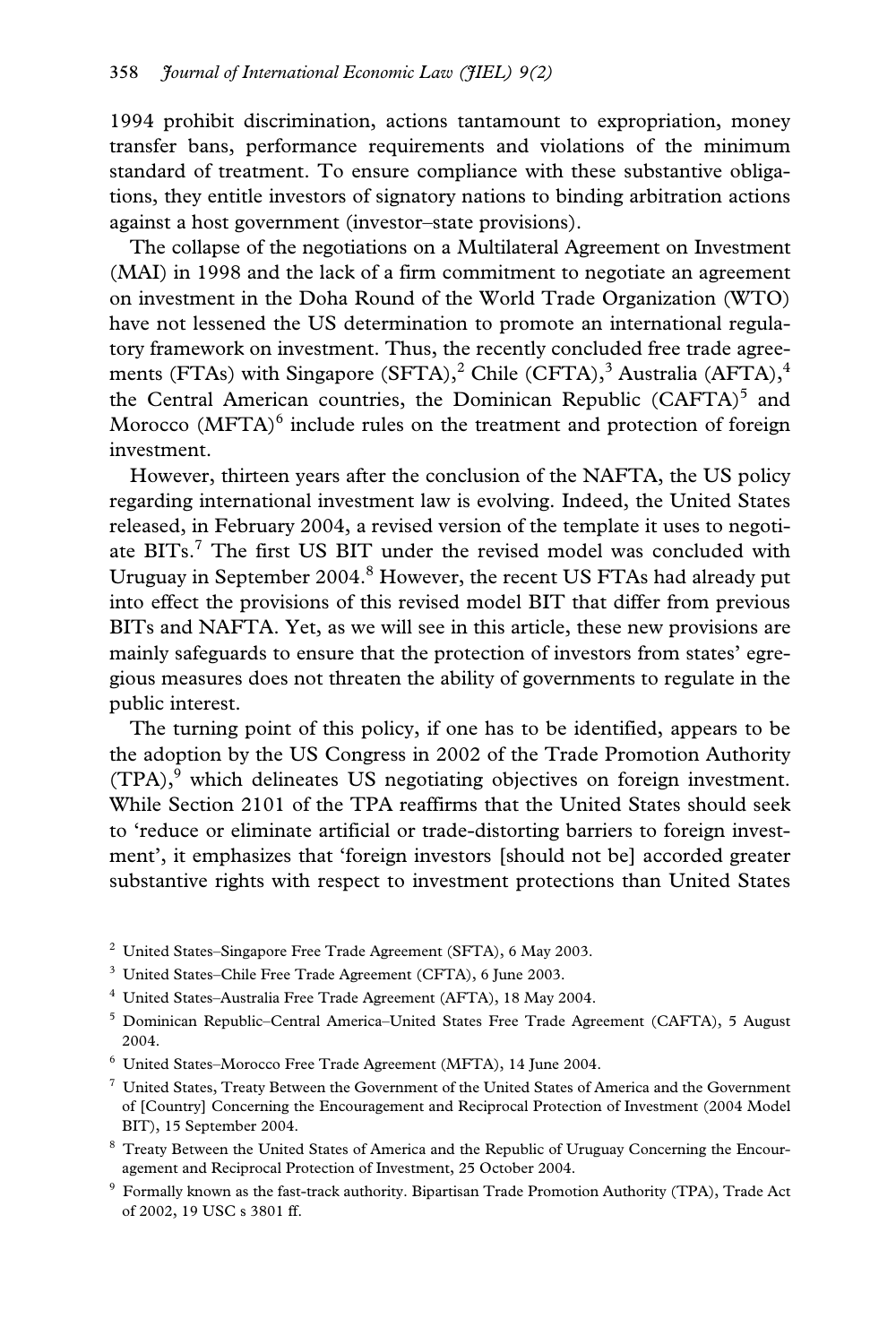investors in the United States', $^{10}$  a long-held criticism against investor-state provisions.11

The revised US policy is also concomitant with significant changes in world investment flows. According to the US Department of Commerce, the value of foreign investments in the United States exceeded the value of US investments abroad by the unprecedented peak of US\$2,430 billion in 2003.<sup>12</sup> One would expect that being a net importer of capital, the US government would be more concerned about foreign investors' claims against the United States than with the protection of US investments abroad. However, the increase of inward flows is mainly due to large net foreign purchases of US securities such as corporate bonds and treasury securities, less likely to be the subject of an investor claim than foreign direct investment (FDI). In addition, the US FDI outflows rose by 15% in 2002, while the European and Japanese FDI outflows decreased by 13 and 18%, respectively.<sup>13</sup> Therefore, even if the investment inflows to the United States have increased during the last couple of years, the protection of US FDI abroad is becoming increasingly relevant.

While the political context and economical factors have to be considered, this article explains the revised US policy in the light of the NAFTA investor– state cases against the American government. The changes must be seen as the result of a learning process from the US administration, rather than the consequences of new political powers or economic interests. It is as a reaction to claims filed by foreign investors under NAFTA Chapter 11, several of these perceived as 'frivolous' by the American government, that the new features of the recent US FTAs and the revised model BIT aim to reach a better balance between the protection of investment and the protection of state sovereignty. Nevertheless, we can argue that the recent FTAs and the 2004 model BIT do not reveal a thorough policy reorientation but rather adjustments to the policy at the basis of NAFTA Chapter 11.

This article is organized as follows. The next section reviews the cases raised against the US government to identify their common grounds and tendencies. In the light of the claims and rulings made under the NAFTA's investment regime, the second section outlines the differences between the substantive investment provisions in NAFTA and in the recent FTAs and the 2004 model BIT. The third section discusses how the procedural provisions on investor–state dispute settlement included in the recent US FTAs and the

 $10$  Ibid.

<sup>&</sup>lt;sup>11</sup> Yet, can this TPA objective of not giving more rights to foreigners than to US investors really be achieved? To the extent that an investor–state dispute mechanism provides an extra layer of protection to foreign investors that Americans cannot claim, it automatically gives more rights to foreigners, irrespective of how the substantive treaty rights are phrased.

<sup>&</sup>lt;sup>12</sup> Bureau of Economic Analysis (BEA), 'U.S. International Investment Position at Yearend', 2004, [http://www.bea.gov/bea/newsrel/intinvnewsrelease.htm.](http://www.bea.gov/bea/newsrel/intinvnewsrelease.htm)

<sup>13</sup> United Nations Conference on Trade and Development (UNCTAD), *World Investment Report*, Sales no.: E.03.II.D.8., 2003, 72.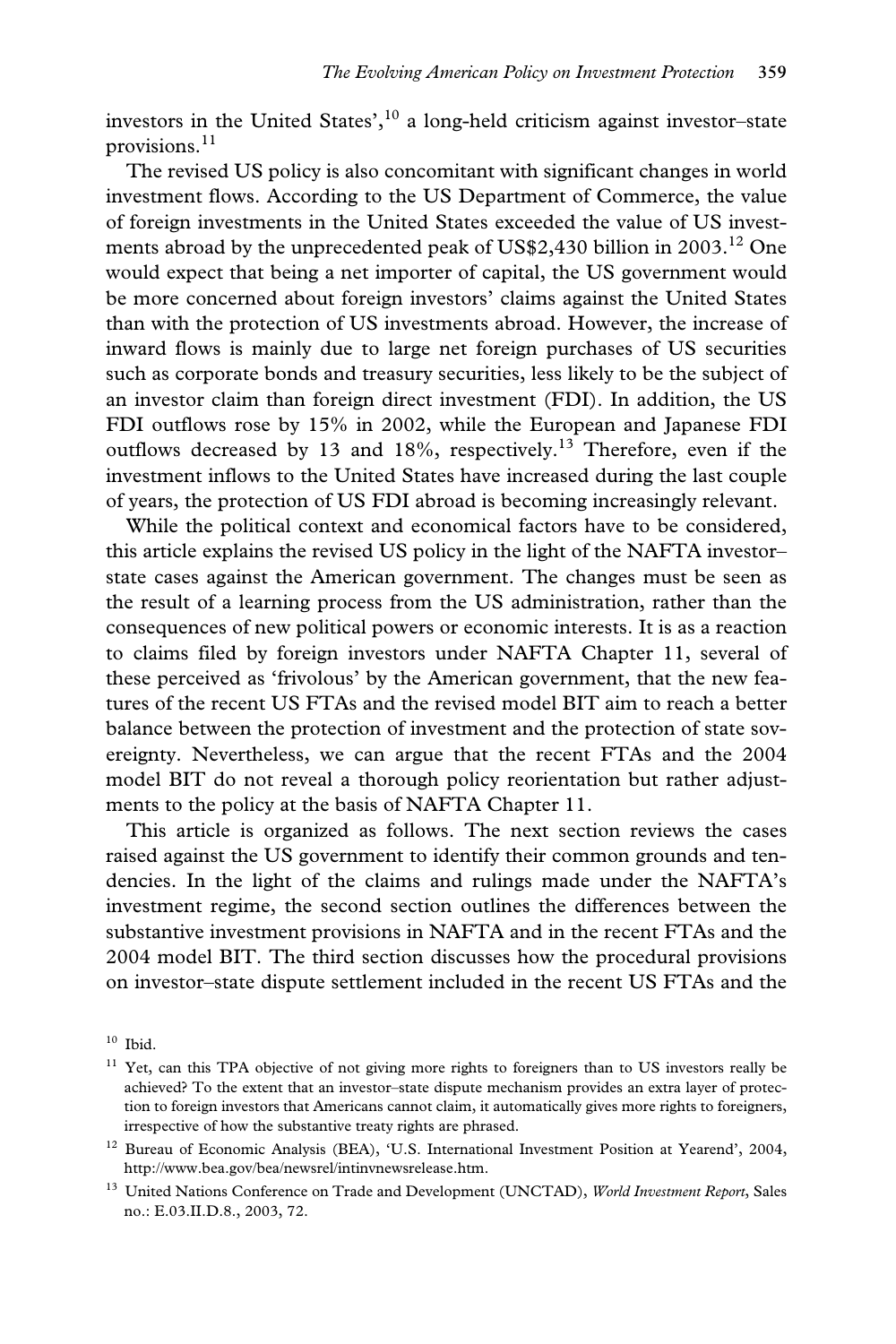model BIT aim to prevent frivolous claims. This will lead to concluding remarks on the American policy on investment protection.

## i. learning from the nafta experience

Before analyzing the substantive and procedural provisions of the recent FTAs and the 2004 model BIT, we need to consider the litigation history that motivates the evolution of these provisions. The implementation of the NAFTA's chapter on investment, and particularly tribunals' awards, has been anticipated to bring about a body of case  $law<sup>14</sup>$  to supplement and give more precise meaning to the scope and application of the substantive obligations of Chapter 11. Yet, as soon as they began to be implemented, towards the late 1990s, these provisions raised controversy and were perceived to be implemented in ways not envisioned by the parties, namely to protect US and Canadian investments from a historically unpredictable Mexican regulatory environment.<sup>15</sup> Most of the criticism, thus far, has centred on 'frivolous' claims that threaten the ability of governments to regulate in the public interest and that confer more rights on foreign, as against national, investors.

## **A. NAFTA investor–state cases involving the United States: key features and trends**

There have been 41 notices of intent filed under Chapter 11 from the implementation of NAFTA in January 1994 to February 2006. Canada has been subject to 12, Mexico to 15 and the United States to  $14<sup>16</sup>$  As many authors already provide instructive summaries of these cases,  $17$  we will not consider each of them in detail. Instead, we will try to identify their common grounds and tendencies that are relevant to consider as we study new trends in the recent US FTAs and model BIT. For that purpose, we will pay particular attention to the NAFTA investor–state cases filed against the United States (Table 1).

<sup>14</sup> It must be remembered that one cannot talk of case law or jurisprudence, *per se*, as arbitration tribunals cannot 'create' law and their rulings do not have precedential value.

<sup>&</sup>lt;sup>15</sup> Noah Rubins, 'The Arbitral Innovations of Recent US Free Trade Agreements: Two Steps Forward, One Step Back', 8 International Business Law Journal 865 (2003), at 866.

<sup>&</sup>lt;sup>16</sup> The 107 very similar claims filed by the members of the Canadian Cattlemen for Fair Trade may be considered as one case, because they will most likely be consolidated. Until further development and for sake of brevity, this case is referred to as *CCFT*. In September 2005, the *Canfor*, *Tembec* and *Terminal Forest* cases, all related to the US–Canada *Softwood Lumber* dispute, were consolidated as one Chapter 11 case, now known as *Softwood Lumber*. United Nations Commission on International Trade Law (UNCITRAL), *Canfor Corp.* v *Government of the United States of America*; UNCITRAL, *Tembec Inc., et al.* v *United States of America*; UNCITRAL, *Terminal Forest Products Ltd.* v *Government of the United States of America*.

<sup>&</sup>lt;sup>17</sup> In particular, a web site maintained by attorney Todd Weiler contains all the major documents pertaining to the NAFTA investor–state cases, [http://www.naftaclaims.com/.](http://www.naftaclaims.com)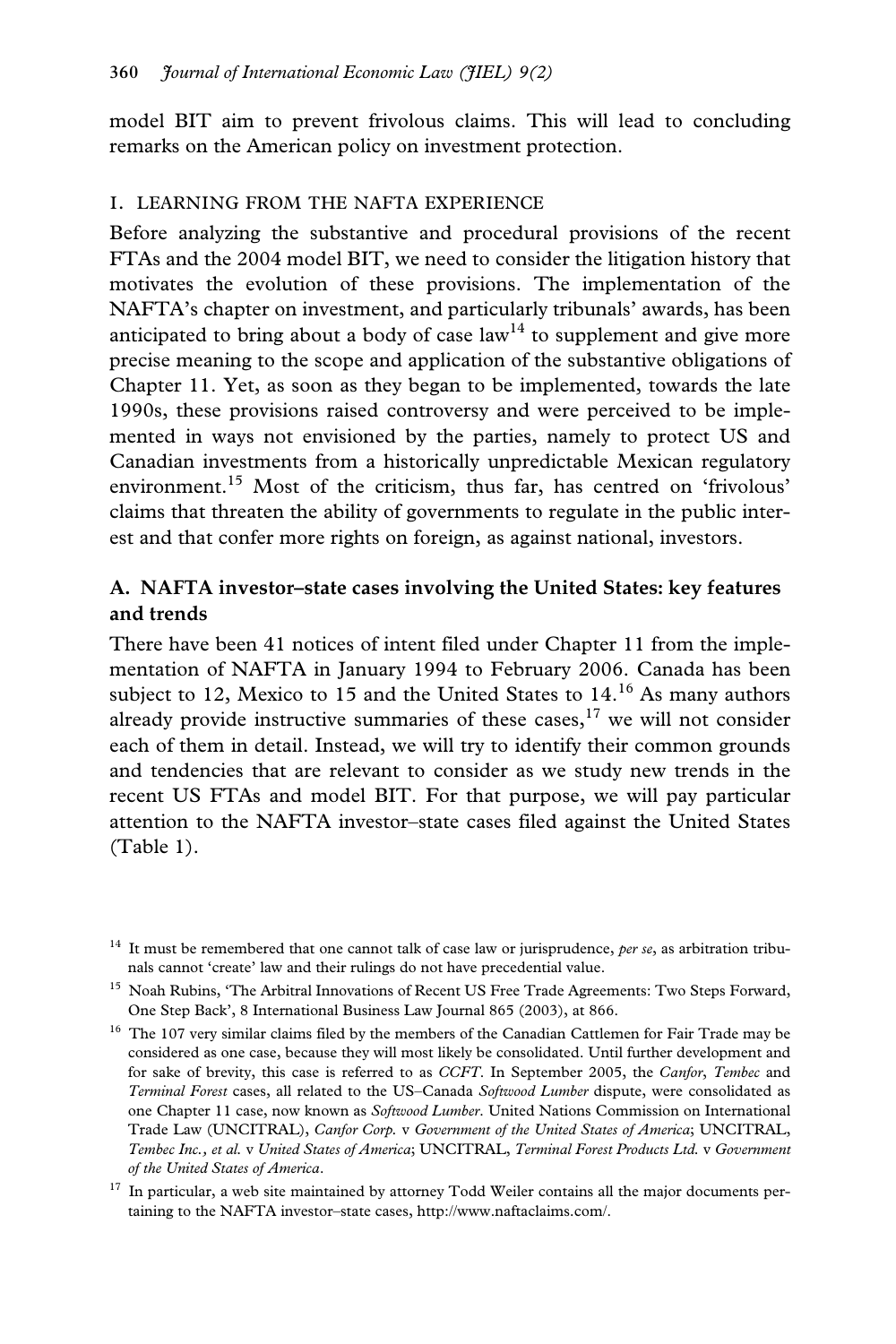|                  |                                                   | Table 1. Investor-state cases filed against the US Government under NAFTA (1994-2006)                   |                       |                                                                                                                                                                    |
|------------------|---------------------------------------------------|---------------------------------------------------------------------------------------------------------|-----------------------|--------------------------------------------------------------------------------------------------------------------------------------------------------------------|
| Date of Filing   | Claimant                                          | Measure                                                                                                 | Claim (in US Dollars) | Award                                                                                                                                                              |
| 30 October 1998  | Raymond L. Loewen<br>Loewen Group and<br>(Canada) | The conduct and a verdict of a<br>Mississippi State Court                                               | 725 million           | dismissed the claims against the<br>United States in their entirety.<br>In October 2005, a US court<br>On 26 June 2003, the tribunal<br>dismissed Loewen's appeal. |
| 2 July 1999      | Methanex (Canada)                                 | the gasoline additive MTBE<br>A California ban on the use of                                            | 1 billion             | dismissed Methanex's claims against<br>the United States in their entirety.<br>In August 2005, the tribunal                                                        |
| 1 September 1999 | Mondev (Canada)                                   | a real estate contract with the City<br>A Massachusetts court ruling on<br>of Boston                    | 50 million            | issued an award dismissing all claims<br>On 11 October 2002, the tribunal<br>against the United States.                                                            |
| 19 July 2000     | Ganada)<br>ADF (                                  | The Buy America Act                                                                                     | 90 million            | dismissed ADF's claims against the<br>United States in their entirety.<br>On 9 January 2003, the tribunal                                                          |
| 15 March 2002    | J. R. Baird (Canada)                              | and Congress to prohibit sub-seabed<br>Actions of the Department of Energy<br>disposal of nuclear waste | 580 million           | No procedures recorded after<br>notice of intent.                                                                                                                  |
| 1 May 2002       | Doman (Canada)                                    | determinations issued by the US<br>Antidumping, countervailing duty<br>Department of Commerce           | 573 million           | No procedures recorded after<br>notice of intent.                                                                                                                  |
| 9 July 2002      | Canfor (Canada)                                   | determinations issued by the US<br>Antidumping, countervailing duty<br>Department of Commerce           | 250 million           | In September 2005, the case was<br>consolidated with Tembec and<br>Terminal Forest.                                                                                |
| 2 August 2002    | (Canada)<br>Kenex                                 | claimant's manufactured products<br>A US regulation pertaining to a<br>substance included in the        | 20 million            | Circuit Court gave reason to the<br>In February 2004, the US 9th<br>claimant.                                                                                      |
| September 2002   | Hemp Oil Canada<br>(Canada)                       | claimant's manufactured products<br>A US regulation pertaining to a<br>substance included in the        | Unknown               | In February 2004, the US 9th Circuit<br>Court gave reason to the claimant.                                                                                         |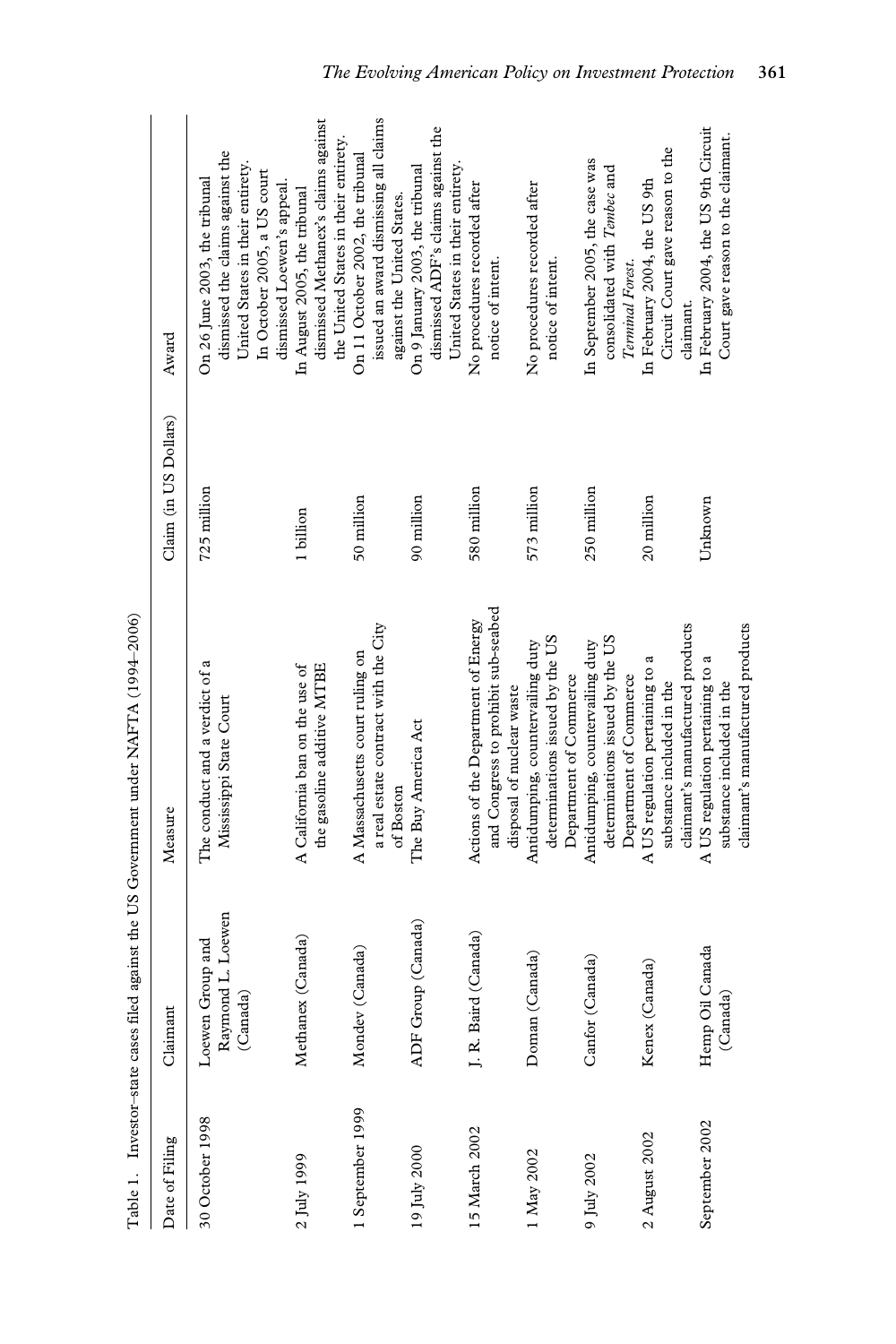| Table 1 Continued          |                                             |                                                                                                        |                                                            |                                                                                            |
|----------------------------|---------------------------------------------|--------------------------------------------------------------------------------------------------------|------------------------------------------------------------|--------------------------------------------------------------------------------------------|
| Date of Filing             | Claimant                                    | Measure                                                                                                | Claim (in US Dollars)                                      | Award                                                                                      |
| 3 December 2003            | Tembec (Canada)                             | duty determinations issued by the<br>US Department of Commerce<br>Antidumping, countervailing          | 200 million                                                | In September 2005, the case was<br>consolidated with <i>Canfor</i> and<br>Terminal Forest. |
| 9 December 2003            | Glamis Gold<br>(Canada)                     | Interior and the State of California<br>to approve a plan of operation<br>Refusal by the Department of | 50 million                                                 | Procedures in progress.                                                                    |
| 10 March 2004              | Grand River (Canada)                        | attorney generals and major<br>An agreement between State<br>tobacco companies                         | 340 million                                                | Procedures in progress.                                                                    |
| 30 March 2004              | Products (Canada)<br><b>Terminal Forest</b> | duty determinations issued by the<br>US Department of Commerce<br>Antidumping, countervailing          | 90 million                                                 | was consolidated with Canfor<br>In September 2005, the case<br>and Tembec.                 |
| 16 March to<br>6 June 2005 | Canadian Cattlemen<br>for Fair Trade        | cattle in response to BSE concerns<br>US border closure for Canadian                                   | The 107 claims range<br>from C\$38,000 to<br>C\$95 million | 107 notices of arbitration were<br>filed and are likely to be<br>consolidated.             |
|                            |                                             |                                                                                                        |                                                            |                                                                                            |

As of February 2006, the litigation process can be considered completed for five of these cases: Methanex, Mondev, ADF, Kenex and Hemp Oil.<br>Source: http://www.naftaclaims.com/. As of February 2006, the litigation process can be considered completed for five of these cases: *Methanex*, *Mondev*, *ADF*, *Kenex* and *Hemp Oil*. Source: [http://www.naftaclaims.com/.](http://www.naftaclaims.com)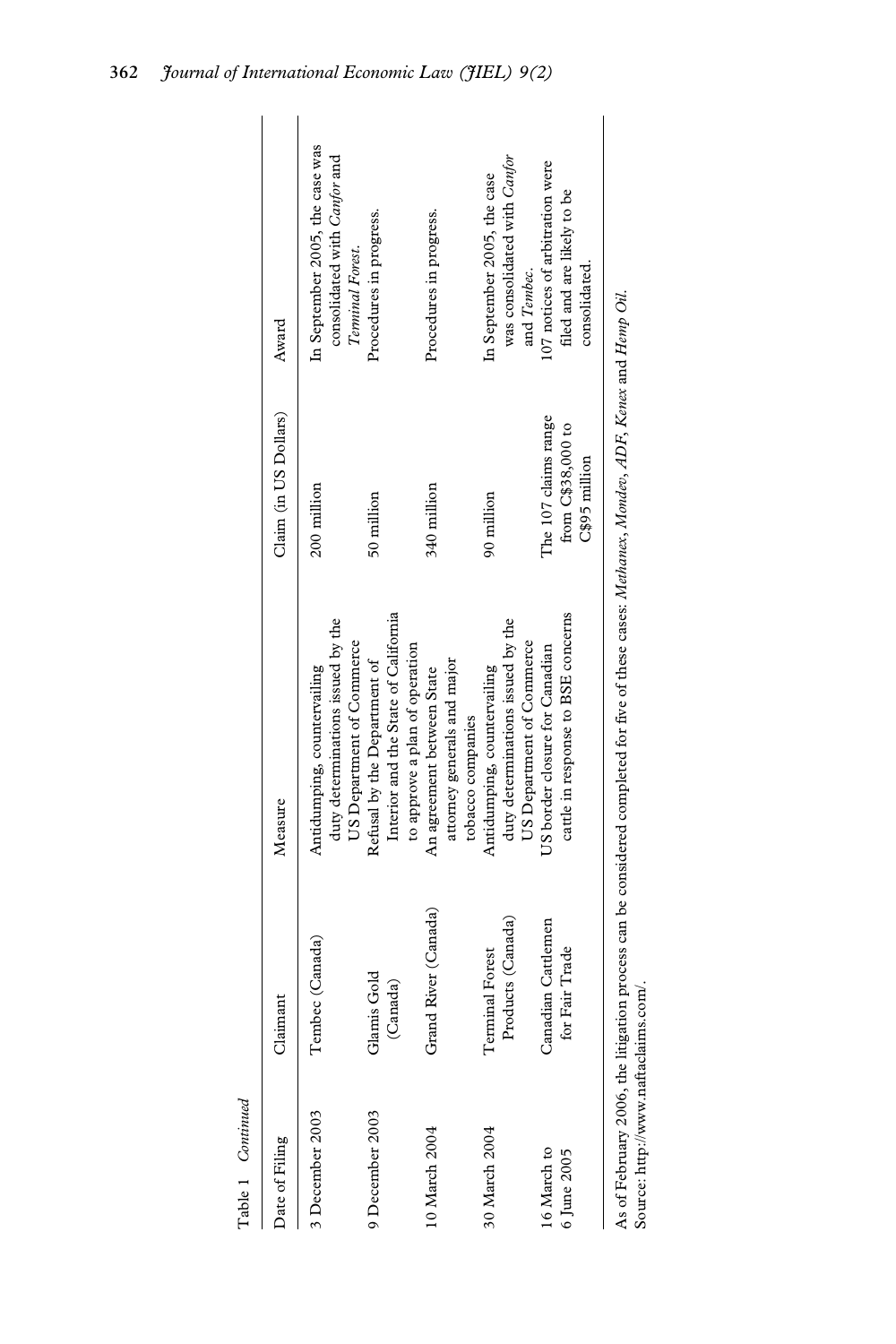The first surprising feature of NAFTA cases is that many of them are brought against nations with well-developed legal systems. At the beginning, BITs were signed to provide 'protection from harmful state interference in countries that otherwise have weak or corrupt judicial systems'.<sup>18</sup> For a long time, developing countries were the typical respondent host states, while the United States was often the origin country of the investor claimants. Even if the United States was one of the first states to ratify the International Centre for Settlement of Investment Disputes (ICSID) Convention in 1966, the first ICSID case filed against the United States, *Loewen*, 19 occurred only in October 1998. But the wind of litigation has changed. Since 1994, the three NAFTA member states have received approximately the same number of notices of intent. Therefore, the United States has come to see itself not only as a capital exporter but also as a host state exposed to foreign investors' claims. What was meant to be a shield to protect US investors has turned into a sword against the US government.<sup>20</sup> As Noah Rubins puts it, the United States 'found [itself] bound to obey principles of international law [it] had developed to control the conduct of others'.<sup>21</sup>

The US anxiety at being the subject of claims has been amplified by the growing number of cases. While ICSID had registered only 21 arbitration cases during its first twenty years, it had registered 123 cases by June  $2005$ ,  $22$ including 26 cases during the single year of  $2003<sup>23</sup>$  At the NAFTA level, while only one claim was filed against the United States between January 1994 and January 1999, the US government was, in February 2006, the defending party in five simultaneous cases, disregarding those for which only a notice of intent has been filed.

Even if some NAFTA claims filed against the United States during the last couple of years are due to particular circumstances, namely the *Softwood Lumber* and *CCFT* disputes, there is undoubtedly an underlying trend to litigate. The growing foreign investment stock among NAFTA countries<sup>24</sup> and

<sup>&</sup>lt;sup>18</sup> Dana Krueger, 'The Combat Zone: Mondev International, Ltd. V. United States and the Backlash Against NAFTA Chapter 11', 21 Boston University International Law Journal 399 (2003), at 420.

<sup>19</sup> International Centre for Settlement of Investment Disputes (ICSID), *The Loewen Group, Inc. and Raymond L. Loewen* v *United States of America*, Case No. ARB(AF)/98/3.

<sup>&</sup>lt;sup>20</sup> Guillermo Aguilar Alvarez and William W. Park, 'The New Face of Investment Arbitration: NAFTA Chapter 11', 28 Yale Journal of International Law 365 (2003), at 393; Ray C. Jones, 'NAFTA Chapter 11 Investor-to-State Dispute Resolution: A Shield to Be Embraced or a Sword to Be Feared?', Brigham Young University Law Review 527 (2002), at 528.

 $21$  Above n 15, at 867.

<sup>22</sup> UNCTAD, *Recent developments in international investment agreements*. Research Note UNCTAD/WEB/ ITE/IIT/2005/1, 30 August 2005, [http://www.unctad.org/sections/dite\\_dir/docs/webiteiit20051\\_en.pdf.](http://www.unctad.org/sections/dite_dir/docs/webiteiit20051_en.pdf)

<sup>&</sup>lt;sup>23</sup> Many claims in 2003 were related to Argentina's financial crisis. However, even putting aside the claims against Argentina, the increasing number of cases is still apparent. ICSID, 'Annual Report 2003', 4, [http://www.worldbank.org/icsid/pubs/1998ar/2003\\_ICSID\\_ar\\_en.pdf.](http://www.worldbank.org/icsid/pubs/1998ar/2003_ICSID_ar_en.pdf)

<sup>24</sup> Canada, Department of Foreign Affairs and International Trade, *NAFTA @ 10: A Preliminary Report*, Catalogue No. E2–487/2003, 33.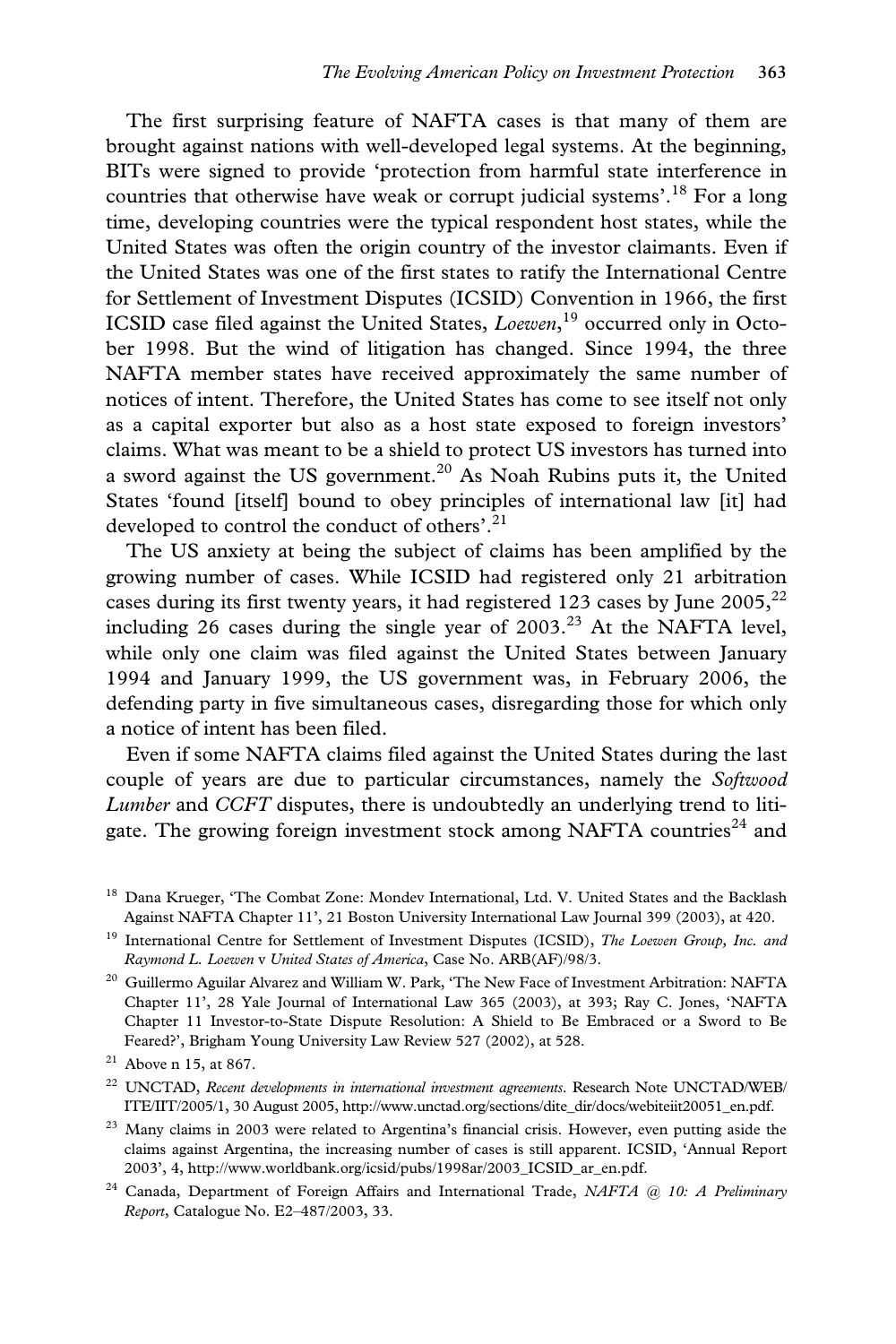the successful attempt by some investors to obtain compensation undoubtedly contribute to the rise in litigation. Interestingly, of the three completed investor–state cases adjudicated under NAFTA in which the United States was involved, no arbitral award found in favour of the investors.<sup>25</sup> All claims against the United States were, in fact, dismissed and no compensation has thus far been awarded.<sup>26</sup> But these two factors, the investment flows and the psychological effect of favourable rulings on investors' strategies, are difficult to foresee. Thus, the amplitude of the litigation trend is difficult to evaluate in the long term.

However, the home country of the claimants seems quite foreseeable. In fact, all of the NAFTA cases against the United States were filed by Canadian investors! This trend is not surprising because the value of Canadian FDI in the United States is 10 times higher than the Mexican.<sup>27</sup> In other words, the Canadian share of investors complaining against the United States would tend to be commensurate with the Canadian share of investment inflows to the United States.<sup>28</sup>

A large flow of investment does not necessarily lead to a large number of claims. Under NAFTA Article 1116, an investor may submit a claim only if the host country has breached one of its obligations and the United States is not known to be a harmful country for private investment. We do not know of any case where the US government has nationalized an oil company or expropriated land to build an airport without paying compensation. But the alleged breaches of an obligation are not always that simple, obvious and predictable. All the claims of expropriation against the United States, namely the *Loewen*, <sup>29</sup> *Methanex*, 30

<sup>29</sup> *Loewen*, Notice of Claim, 30 October 1998.

<sup>25</sup> ICSID, *Mondev International Ltd.* v *United States of America*, Case No. ARB(AF)/99/2, Award, 11 October 2002; ICSID, *ADF Group Inc.* v *United States of America*, Case No. ARB(AF)/00/1, Award, 9 January 2003; UNCITRAL, *Methanex Corporation* v *United States of America*, Final Award of the Tribunal on Jurisdiction and Merits, 3 August 2005.

<sup>26</sup> In the *Loewen* case, the claimant may still appeal a ruling from a US court. United States District Court for the District of Columbia, *Arbitration Between Raymond L. Loewen, Petitioner* v *United States of America, Respondent*, Civil Action No. 04–2151(RWR), Memorandum Opinion, 31 October 2005. The *Kenex* and *Hemp Oil* cases were both solved following a decision from a US court. UNCITRAL, *Kenex Ltd.* v *United States of America*, Notice of Arbitration, 2 August 2002; NAFTA, *Hemp Oil Canada Inc.* v *United States of America*, Notice of Intent to Submit a Claim to Arbitration, September 2002; United States Court of Appeals for the Ninth Circuit, *Hemp Industries Assoc.* v *Drug Enforcement Agency*, Opinion by Judge B. Fletcher, 6 February 2004.

<sup>&</sup>lt;sup>27</sup> BEA, 'Foreign Direct Investment in the United States: Country Detail for Selected Items', 2003, [http://www.bea.gov/bea/di/fdilongcty.htm.](http://www.bea.gov/bea/di/fdilongcty.htm)

<sup>28</sup> Above n 15, at 866.

<sup>&</sup>lt;sup>30</sup> *Methanex*, Notice of a Submission of a Claim to Arbitration, 3 December 1999.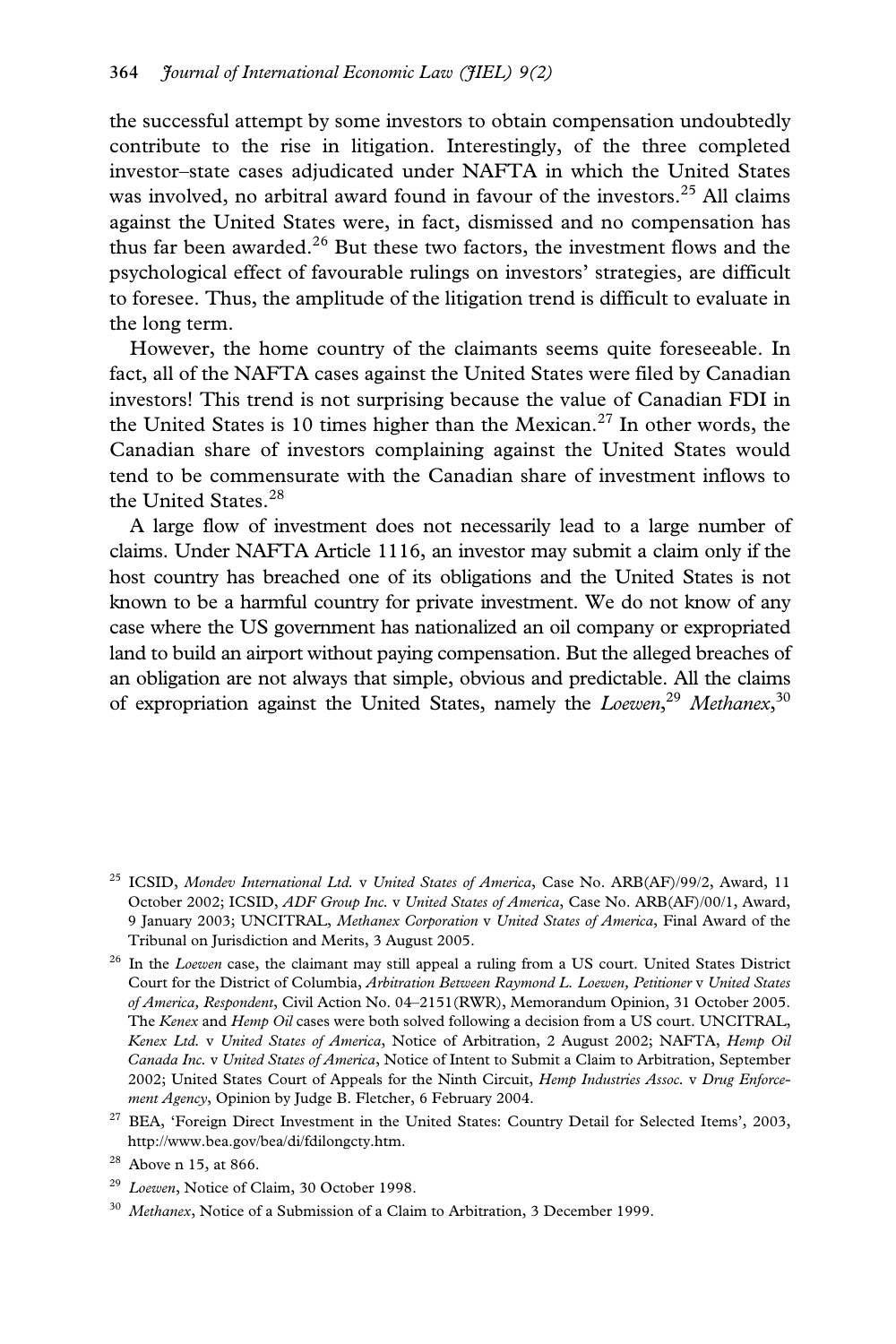*Mondev*, <sup>31</sup> *Baird*, <sup>32</sup> *Doman*, <sup>33</sup> *Canfor*, <sup>34</sup> *Tembec*, <sup>35</sup> *Glamis Gold*, <sup>36</sup> *Grand River*<sup>37</sup> and *Terminal Forest*, 38 involve measures 'tantamount to' expropriation rather than a direct transfer of property. Many alleged breaches of obligations under NAFTA are actually measures taken for public policy purposes, apparently not directly related to foreign investment.

#### **B. Some key cases and issues and the 2001 interpretation**

In the *Methanex* case, for instance, the measure was a ban on the use of a gasoline additive for an environmental purpose that did not explicitly target a specific investor. Methanex claimed, on the contrary, that the ban unfairly targets a specific product, methyl tertiary butyl ether (MTBE), made from methanol, of which the Canadian firm is the world's largest manufacturer, while not acting vis-à-vis other like harmful products, such as ethanol, produced by US competitors.<sup>39</sup> However, Methanex's claims were completely dismissed in August 2005. The arbitral award set a tough standard for a finding of 'regulatory taking' or of a 'measure tantamount to expropriation', largely in line with US jurisprudence on takings. $40$  Nonetheless, given the broad scope of international investment rules, it might still be quite difficult to predict if a measure could lead to a claim when a public authority enacts it. Should it be pursued, the *CCFT* case, in particular, involving a significant segment of the Canadian beef industry, would be telling of the reach of NAFTA investment provisions and their consequences for US regulatory authorities.

Many commentators and analysts have strong feelings about investors' claims, often taking an overt pro-government [e.g. public authorities and non-governmental organizations (NGOs)] or pro-investor stance (e.g. business associations and corporate lawyers). In fact, there is an uneasy balance to find between regulatory and investment interests, as abuse is possible from both sides. If, for the United States and its NAFTA partners, there has been abuse of the NAFTA investment provisions on the part of foreign investors, at the same time, it has been recognized that at least some of the NAFTA

- <sup>31</sup> *Mondev*, Notice of Arbitration, 1 September 1999.
- <sup>32</sup> NAFTA, *James Russell Baird* v *United States of America*, Notice of Intent to Submit a Claim to Arbitration, 15 March 2002.
- <sup>33</sup> NAFTA, *Doman Industries Ltd.* v *United States of America*, Notice of Intent to Submit a Claim to Arbitration, 1 May 2002.
- <sup>34</sup> *Canfor*, Notice of Arbitration and Statement of Claim, 9 July 2002.
- <sup>35</sup> *Tembec*, Notice of Arbitration and Statement of Arbitration Claim, 3 December 2004.
- <sup>36</sup> UNCITRAL, *Glamis Gold Ltd.* v *United States of America*, Notice of Arbitration, 9 December 2003.
- <sup>37</sup> UNCITRAL, *Grand River Enterprises Six Nations, Ltd., Jerry Montour & Kenneth Hill, and Arthur Montour* v *United States of America*, Notice of Arbitration, 10 March 2004.
- <sup>38</sup> *Terminal Forest*, Notice of Arbitration, 30 March 2004.
- <sup>39</sup> *International Trade Reporter*, 14 November 2002, 1965–66.
- <sup>40</sup> *Methanex*, above n 25; *Inside US Trade*, 19 August 2005, 1, 12–14.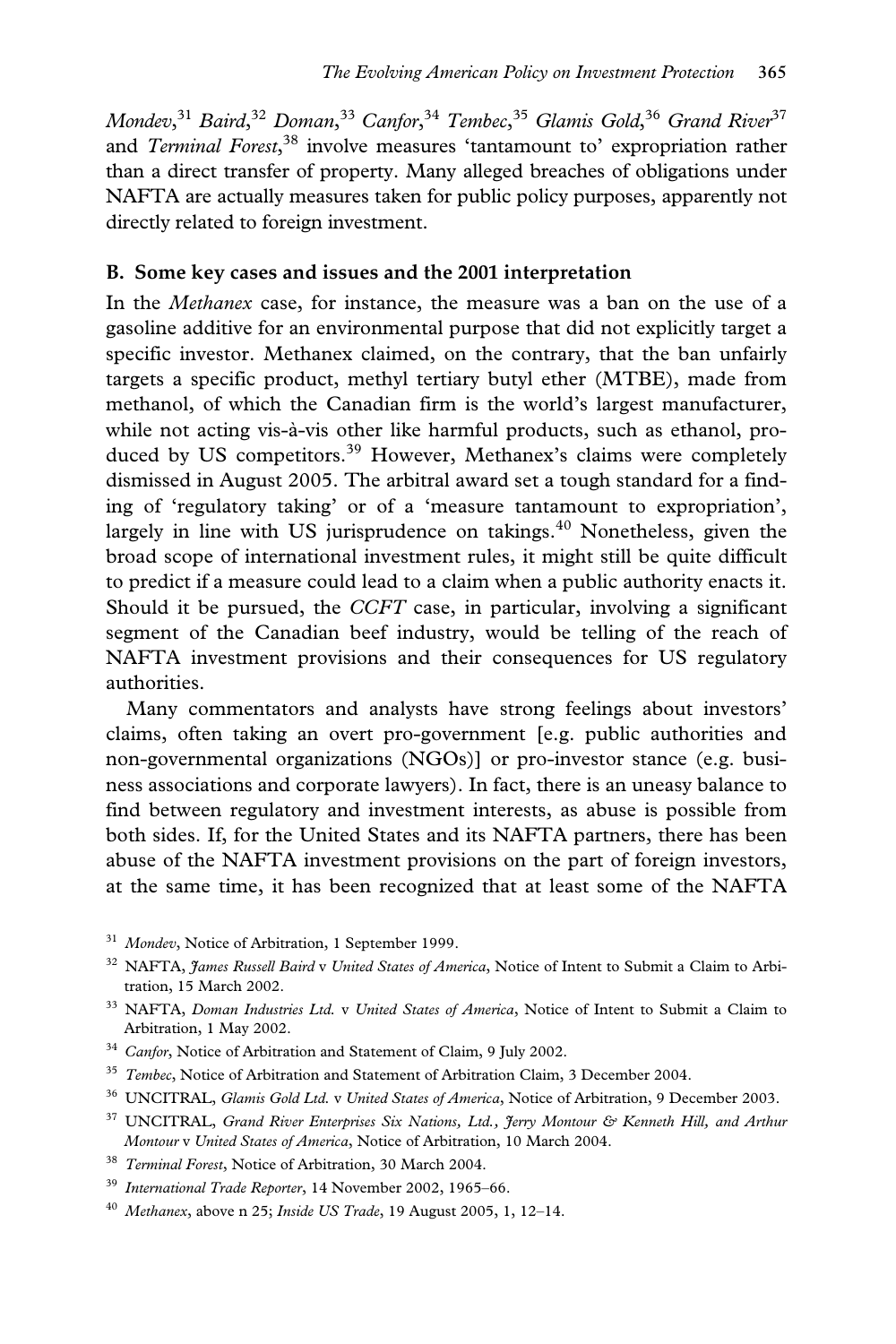claims had substantive merits. Governments are also well versed in disguising improper action as 'legitimate' regulation in the public interest. The *Loewen* award, in particular, recognizes the substantive merit of the claim despite dismissing it on technical grounds.<sup>41</sup>

If virtually any kind of measure might affect foreign investment, any type of public authority can also take such a measure. Even if the defending party is always the central government, the alleged breaches of an obligation could result from a measure taken by the legislative, executive or judicial branches at the federal, state or municipal levels. In the *Loewen* case, the measure involved was the conduct and the verdict of a Mississippi State Court, and in the *Grand River* case, it is an agreement between various state attorney generals and the major tobacco companies. The inability of the US government to anticipate claims is thus worsened by the diversity of entities whose actions might affect foreign investment. Even more so if one considers that most local authorities are not the best informed, *a priori*, on the intricacies of international investment law.

Investor–state procedures are not only recurrent and unforeseeable, they can also be costly. Investors' claims against the United States have ranged from US\$20 million to US\$1 billion. So far, no Chapter 11 tribunal has ruled a final award against the United States, but this might change shortly as five cases, *Loewen*, *Softwood Lumber*, *Glamis Gold*, *Grand River* and *CCFT*, are still under adjudication. On the other hand, NAFTA cases have shown that there is a substantial difference between the amounts claimed and the amounts ultimately awarded. In *S.D. Myers*, the claim was US\$20 million, and the award was set at US\$3.87 million.<sup>42</sup> Nevertheless, these amounts, increased by legal fees, could be significant enough to make public authorities worry. Even more so if one considers that an award against a state party, even for a minor amount, could have heavy political cost.

To avoid an unmanageable number of claims and a potential 'regulatory freeze', the US government has systematically challenged the admissibility of claims and the competence of tribunals. Yet this could only be a shortterm strategy, because the NAFTA tribunals established under Chapter 11 are not officially bound by previous awards. Therefore, some US agencies, such as the Justice Department and the Environmental Protection Agency, called for sustainable safeguards on the investor-state arbitration process.<sup>43</sup> One might add that, for the United States, the NAFTA was negotiated by the Office of the United States Trade Representative, while the defence of NAFTA investor–state cases has been under the responsibility of the State Department.

<sup>41</sup> *Loewen*, Award, 26 June 2003.

<sup>42</sup> UNCITRAL, *S.D. Myers, Inc.* v *Government of Canada*, Second Partial Award, 21 October 2002.

<sup>&</sup>lt;sup>43</sup> Gilbert Gagné, 'The Investor-State Provisions in the Aborted MAI and in NAFTA: Issues and Prospects', 2 (3) The Journal of World Investment 481 (2001), at 504.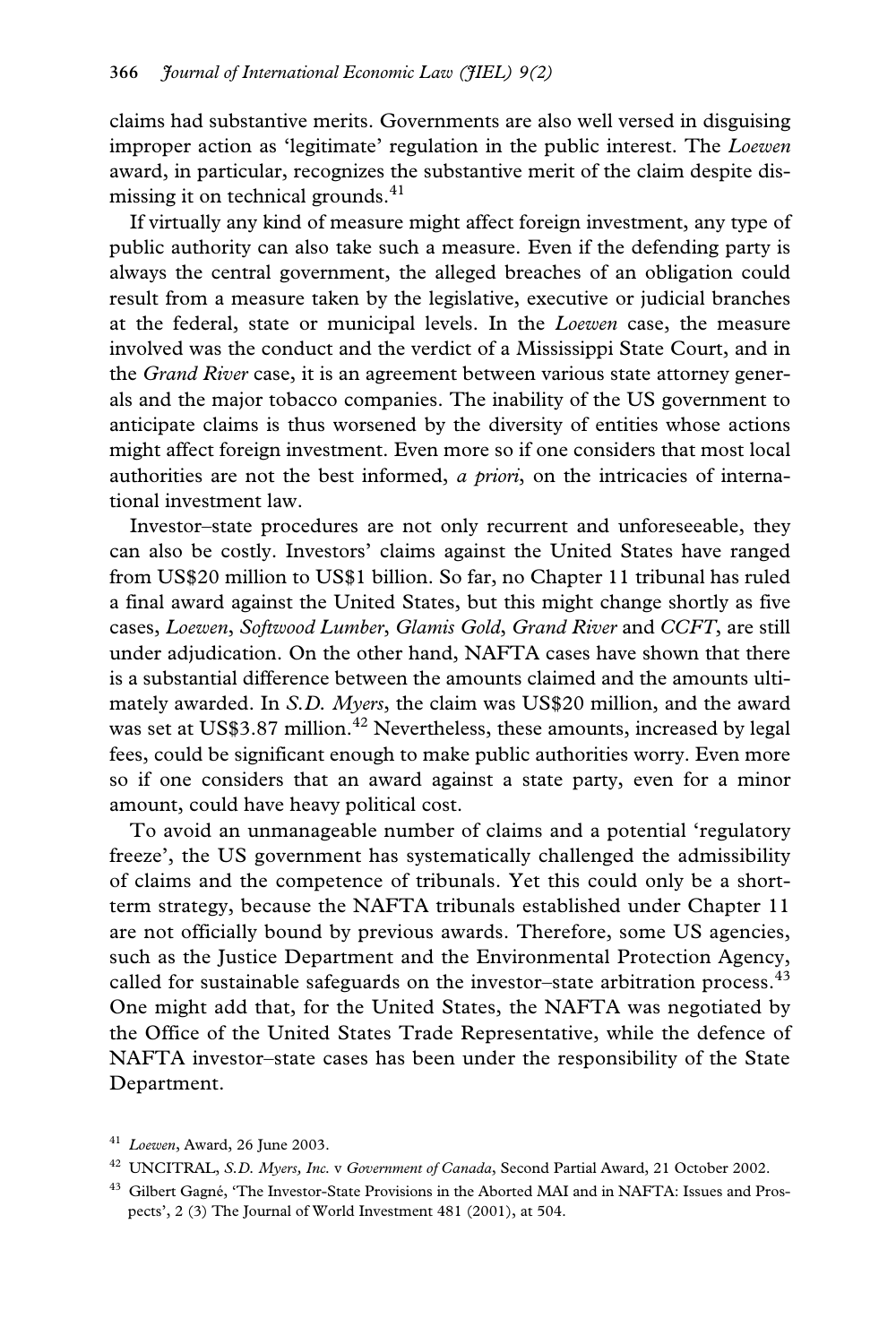A first attempt to address some of the issues raised by the Chapter 11 investor–state disputes took place in 2001, when the NAFTA Free Trade Commission issued Notes of Interpretation to clarify the minimum standard of treatment, one of the most sensitive substantive provisions.<sup>44</sup> NAFTA Article 1131.2 states clearly that an 'interpretation by the [Free Trade] Commission of a provision of this Agreement shall be binding on a Tribunal established under [Chapter 11 Section B]'. Interestingly, there have been issues over whether these Notes are only an interpretation or an amendment which departs from the original meaning of Chapter 11 and thus whether or not they are binding on arbitrators.<sup>45</sup>

Having learned from the NAFTA experience, the US government has concluded FTAs that, as we will see in the next sections, provide, from the start, substantive and procedural safeguards for US authorities.

### ii. substantive provisions

In terms of the substantive provisions, the main changes to the NAFTA investment chapter included in the recent FTAs and the 2004 US model BIT revolve around the notions of investment, minimum standard of treatment and expropriation. Unlike NAFTA Chapter 11, the 2004 US model BIT and the recent US FTAs, although providing for a non-exhaustive list of covered activities, nevertheless further clarify and narrow the definition of investment. As for minimum treatment and expropriation, both substantive provisions were left undefined in NAFTA, whereas the recent US FTAs and the 2004 model BIT have included substantial clarifications aimed at limiting the scope of these obligations.

### **A. Definition of investment**

US BITs have tended to adopt a broad, descriptive approach to the scope of covered investment and generally provide an extremely general statement of coverage. Under the 1994 US model BIT, the notion of investment is described as 'every kind of investment owned or controlled directly or indirectly', followed by a non-exhaustive list of asset categories falling within the definition of 'investment'. Typical categories in US investment treaties

<sup>44</sup> NAFTA Free Trade Commission, 'Notes of Interpretation of Certain Chapter 11 Provisions', 31 July 2001, [http://www.dfait-maeci.gc.ca/tna-nac/NAFTA-Interpr-en.asp.](http://www.dfait-maeci.gc.ca/tna-nac/NAFTA-Interpr-en.asp)

<sup>45</sup> In *Pope & Talbot*, the award in respect of damages stated 'Were the Tribunal required to make a determination whether the [NAFTA Free Trade] Commission's action is an interpretation or an amendment, it would choose the latter'. *Pope & Talbot Inc.* v *Government of Canada*, Award in Respect of Damages, 31 May 2002, para 47. Under NAFTA Article 2202, an amendment needs to be done in accordance with 'applicable legal procedures of each Party'. However, in the *Mondev* and *Loewen* cases, the tribunal recognized the Notes as a valid interpretation. *Inside US Trade,* 4 January 2002, 1, 22–25; Aguilar Alvarez and Park, above n 20, at 397–98; Marcia J. Staff and Christine W. Lewis, 'Arbitration Under NAFTA Chapter 11: Past, Present, and Future', 25 Houston Journal of International Law 301 (2003), at 326–28.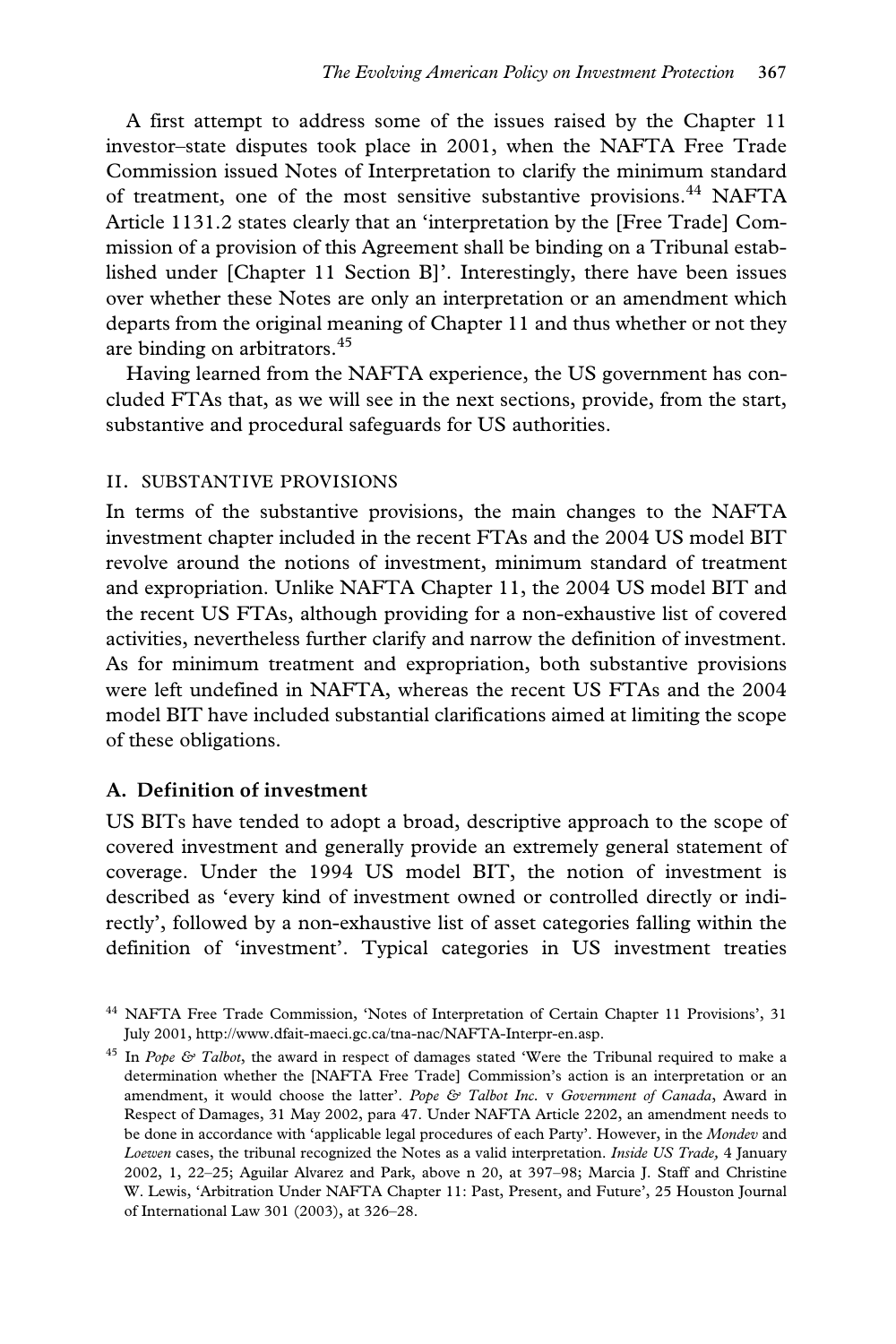include real estate and other direct property rights, shareholdings and other forms of participation in local companies, claims to payment or performance, intellectual property and other intangibles, and concession agreements.46 The NAFTA treaty provides a somewhat different approach to defining investment, setting forth a broad but exhaustive list of covered economic activities. Investments under the NAFTA include FDI (an enterprise), portfolio investment (equity securities), partnership and other interests giving the owner a right to share in profits or liquidated assets, and tangible and intangible property 'acquired in the expectation ... of economic benefit'. Loan financing, meanwhile, is only protected when funds flow within a business group, or when debt is issued on a relatively long-term basis. Contract rights not falling under other categories of investment are covered only if they involve a 'commitment of capital or other resources in the territory of a party ... to economic activity in such territory'. NAFTA complements its exhaustive list of investment categories with a negative definition, establishing certain kinds of property not to be considered investments, such as money claims arising solely from commercial contracts for the sale of goods or services.<sup>47</sup>

The recent US FTAs represent a departure from the definitions of investment found in the NAFTA and the 1994 US model BIT. The recent US FTAs and the 2004 model BIT define investment broadly, as every asset owned or controlled, directly or indirectly, by an investor, which has 'the characteristics of an investment', and include a non-exhaustive list of 'forms' such investments may take. Besides the typical 'core' investment types, such as enterprises, shares, intellectual property rights and moveable or immovable property, the recent US FTAs and the 2004 model BIT also cover various debt instruments, 'futures, options and other derivatives' and 'turnkey, construction, management, production, concession, revenue sharing and other similar contracts'. The recent US FTAs and the 2004 model BIT also innovate in that they include explanatory notes, designed to clarify and narrow the seemingly boundless definition. Hence, the 'characteristics of an investment' include 'the commitment of capital, the expectation of gain or profit, or the assumption of risk', while in case of debt instruments, these would normally have to be long term.<sup>48</sup>

Unlike the NAFTA's approach, the recent US FTAs and the 2004 model BIT opt for a non-exhaustive list of investment activities, as found in the 1994 US model BIT. Yet, even though they retain flexibility and refer to certain recent forms of economic activity, the recent US FTAs and model BIT

<sup>46</sup> United States, Treaty Between the Government of the United States of America and the Government of [Country] Concerning the Encouragement and Reciprocal Protection of Investment (1994 Model BIT), 1994.

<sup>47</sup> NAFTA, Article 1139; Rubins, above n 15, at 874.

<sup>48</sup> SFTA, Article 15.1.13; CFTA, Article 10.27; AFTA, Article 11.17.4; CAFTA, Article 10.28; MFTA, Article 10.27; 2004 Model BIT, Article 1. In the latter, the specified characteristics of an investment read: 'the commitment of capital or other resources'.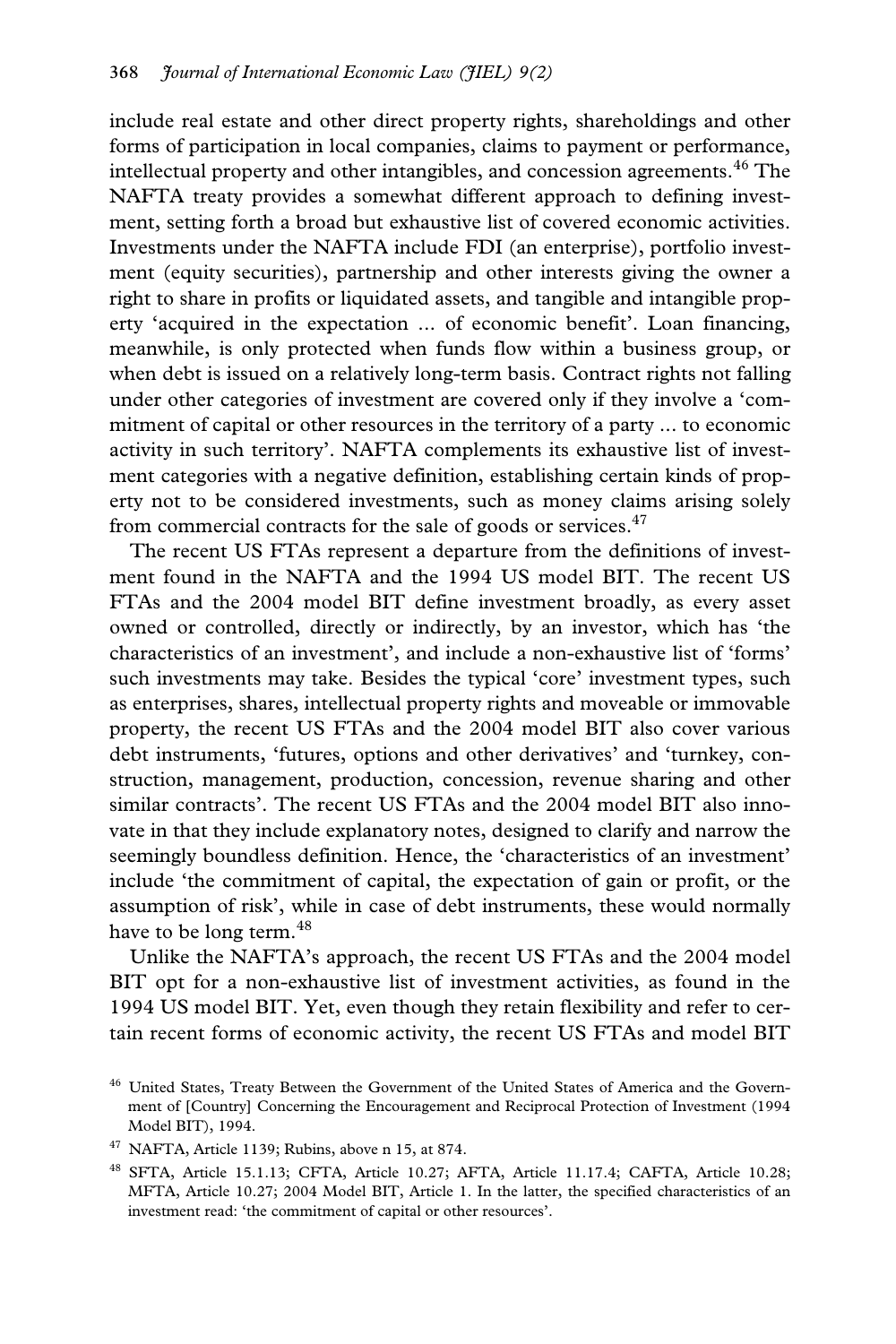nevertheless provide guidance to arbitrators, directing them to look beyond the 'form' in favour of the economic essence of investment. In this regard, they seem to be both less restrictive than NAFTA's exhaustive definition of investment and more restrictive through their definition of investment in economic terms<sup>49</sup>

## **B. Minimum standard of treatment**

NAFTA Article 1105.1 on minimum standard of treatment reads: 'Each Party shall accord to investments of investors of another Party treatment in accordance with international law, including fair and equitable treatment and full protection and security'. As Anthony VanDuzer points out, there have been two main issues in relation to Article 1105: first, is the requirement to give fair and equitable treatment independent from the requirement to give the minimum protection required by international law?; second, what is the standard of treatment guaranteed by 'international law'?<sup>50</sup>

Some tribunals adopted a broad interpretation of Article 1105 in addressing these two issues. In the *Pope & Talbot* case, the tribunal determined that fair and equitable protection was distinct from minimum treatment, leading to additional requirements.51 In the *S.D. Myers* case, the tribunal ruled that a violation of the national treatment meant a violation of the minimum treatment.52 As for *Metalclad*, the tribunal found that the minimum standard of treatment was not limited to customary international law.<sup>53</sup>

Following these decisions of the tribunals, in July 2001, the NAFTA Free Trade Commission adopted Notes of Interpretation that clarify the obligations under Article 1105 by providing a narrow interpretation. The Notes limit the meaning of international law to 'customary' minimum standard, thereby preventing recourse to other sources of international law, such as WTO agreements, that could have imposed higher obligations for host states on the treatment of foreign investors.<sup>54</sup> The notions of 'fair and equitable treatment' and 'full protection and security' do not require treatment in addition to or beyond that which is required by customary international law. The Notes further specify that a breach of another NAFTA provision or of a

<sup>&</sup>lt;sup>49</sup> For more on the evolution of the definition of investment in the 2004 US model BIT and the recent FTAs, see Rubins, above n 15, at 873–76; UNCTAD, above n 22, at 4–5.

<sup>&</sup>lt;sup>50</sup> J. Anthony VanDuzer, 'NAFTA Chapter 11 to Date: The Progress of a Work in Progress', in Laura Ritchie Dawson (ed), *Whose Rights? The NAFTA Chapter 11 Debate* (Ottawa: Centre for Trade Policy and Law 2002), 47–97, at 77.

<sup>51</sup> *Pope & Talbot*, Award on the Merits Phase 2, 10 April 2001, para 118.

<sup>52</sup> *S.D. Myers*, Partial Award, 13 November 2000, para 266.

<sup>53</sup> ICSID, *Metalclad Corporation* v *United Mexican States*, Case No. ARB(AF)/97/1, Final Award, 2 September 2000, para 100.

<sup>54</sup> Gaetan Verhoosel, 'The Use of Investor-State Arbitration under Bilateral Investment Treaties to Seek Relief for Breaches of WTO Law', 6 (2) JIEL 493 (2003), at 497.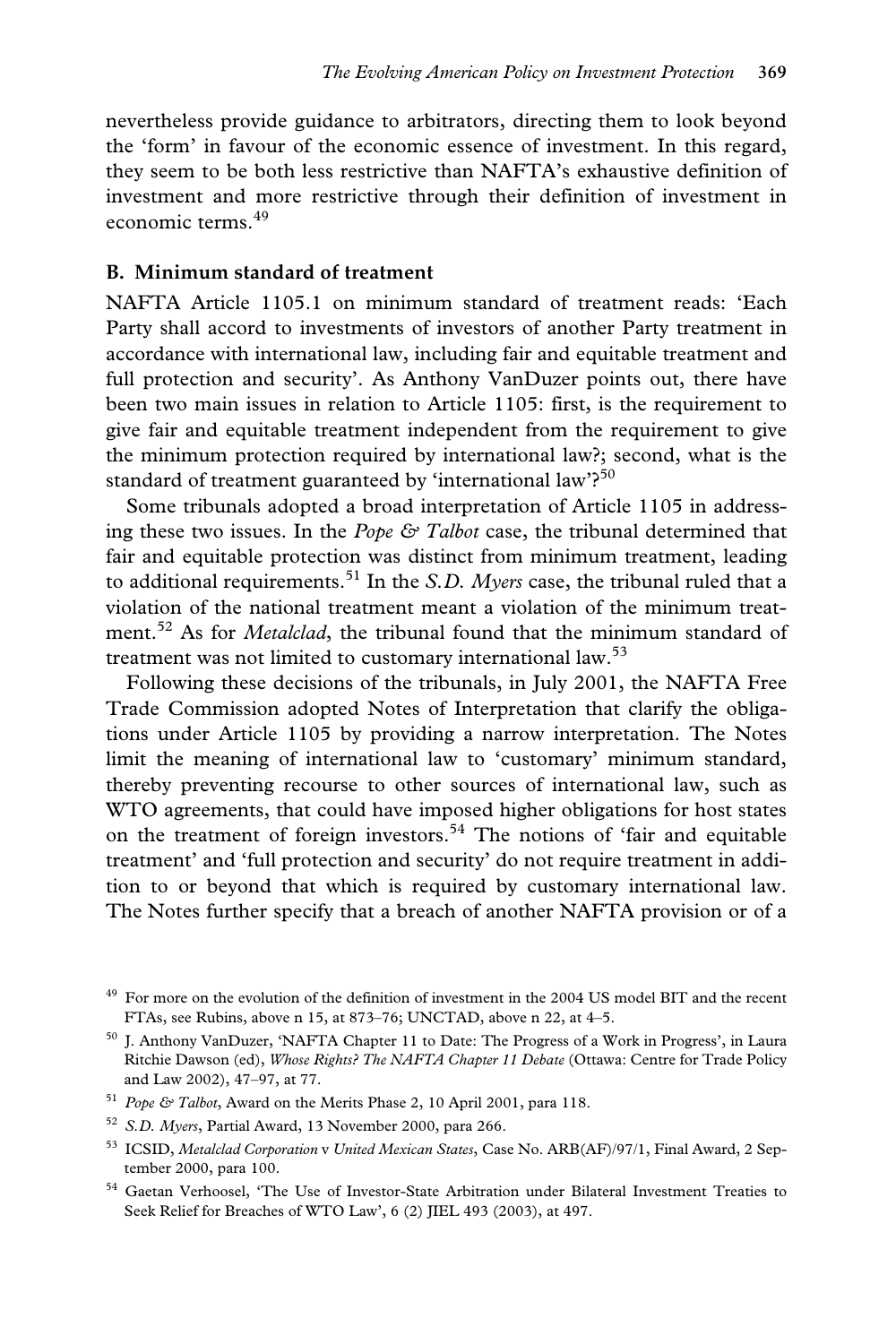separate international agreement does not establish that there has been a breach of Article 1105.1.<sup>55</sup>

The provision on minimum standard of treatment in the recent US FTAs reads: 'Each Party shall accord to covered investments treatment in accordance with *customary* international law, including fair and equitable treatment and full protection and security' (emphasis added). 'Fair and equitable treatment' and 'full protection and security' are part of customary international law (as against international law in general as under NAFTA) and do not entail additional obligations. Examples of obligations derived from the minimum treatment standard are given, such as access to justice and police protection. Repeating the NAFTA's Notes of Interpretation, it is stipulated that a breach of another provision or of another agreement is not sufficient to find a violation of minimum treatment.<sup>56</sup>

The article shall be interpreted in accordance with an annex that stipulates that the

Parties confirm their shared understanding that 'customary international law' [...] results from a general and consistent practice of states that they follow from a sense of legal obligation. With regard to [the article on the minimum standard of treatment] the customary international law minimum standard of treatment of aliens refers to all customary international law principles that protect the economic rights and interests of aliens.<sup>57</sup>

## **C. Expropriation**

NAFTA Article 1110 reads: 'No Party may directly or indirectly nationalize or expropriate an investment [...] or take a measure tantamount to nationalization or expropriation of such an investment ("expropriation")'. In the absence of further clarification in the NAFTA treaty, the wording in Article 1110.1 leaves open the question as to whether 'a measure tantamount to expropriation' is redundant with indirect expropriation, if it refers to a subset of indirect expropriation, or if it constitutes a more lenient standard that

<sup>55</sup> Above n 44. The NAFTA Commission's 2001 Statement has been criticized by many legal experts, in particular, its 'interpretation' of international law and customary law and its assertion that breach of a treaty does not violate customary international law. In an opinion to the *Methanex* tribunal, the late Professor Sir Robert Jennings, former president of the International Court of Justice, said in substance that the NAFTA Commission's Statement twists, rather than interprets, the intent of Article 1105. See *Methanex*, Investor's First Submission re: NAFTA FTC Statement on Article 1105, 18 September 2001, [http://www.naftaclaims.com.](http://www.naftaclaims.com) For further analysis, see Andreas F. Lowenfeld, *International Economic Law* (Oxford: Oxford University Press 2002), chapters 13–15. Beyond the issue of investment protection, this is seen by many as another illustration of the US government's reluctance to embrace the development of international law, an attitude manifested in various contexts in recent years.

<sup>56</sup> SFTA, Article 15.5; CFTA, Article 10.4; AFTA, Article 11.5; CAFTA, Article 10.5; MFTA, Article 10.5; 2004 Model BIT, Article 5.

<sup>57</sup> SFTA, Letter exchange on customary international law; CFTA, Annex 10-A; AFTA, Annex 11-A; CAFTA, Annex 10-B; MFTA, Annex 10-A; 2004 Model BIT, Annex A.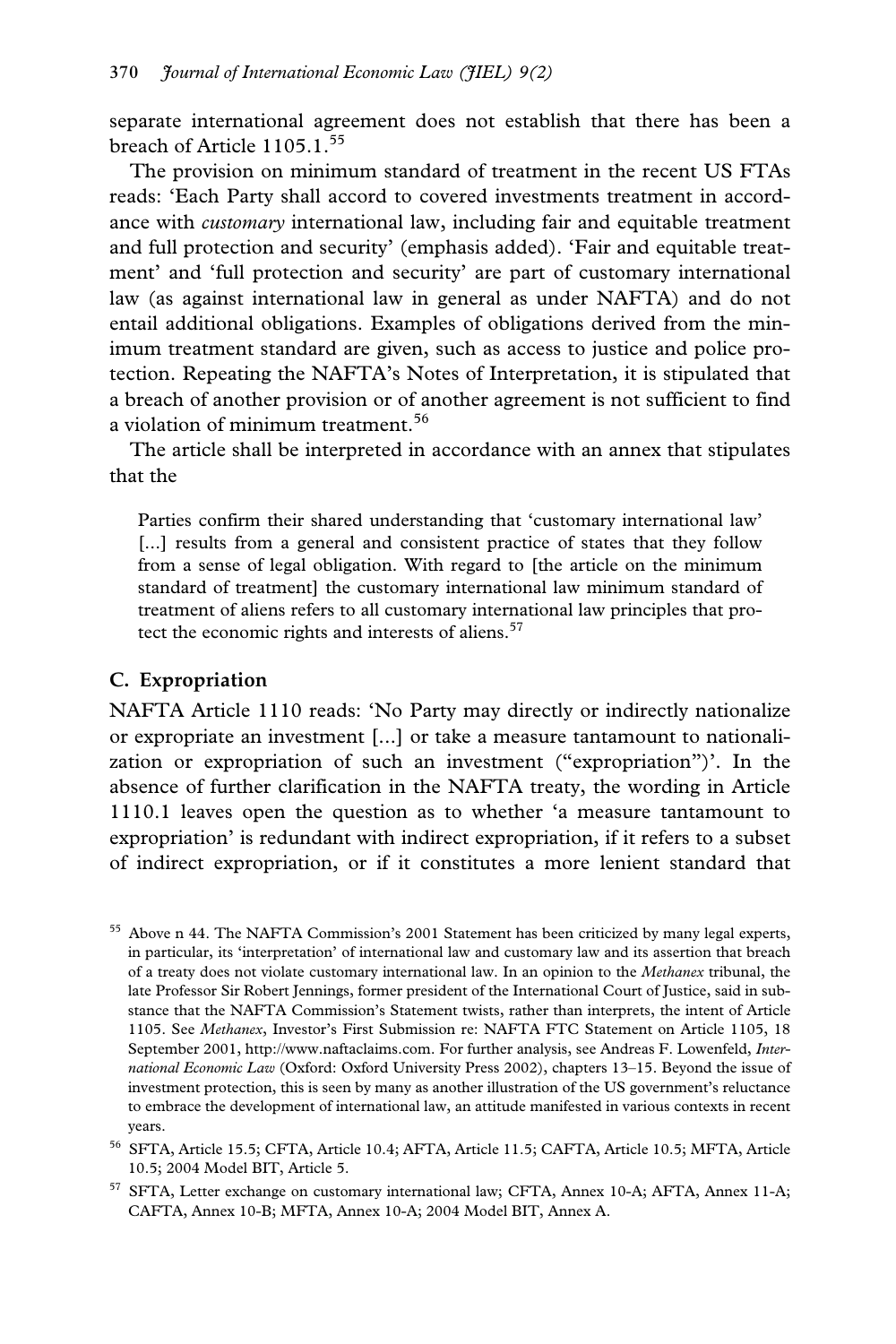catches a wider range of government measures. Indeed, claimants in NAFTA cases have asserted that the term 'a measure tantamount to expropriation' covers a category of government actions unto itself. The tribunals in the *Pope & Talbot* and *S.D. Myers* cases, however, found that the scope of NAFTA Article 1110 was not broader than the interpretation of indirect expropriation generally found in international law.<sup>58</sup>

In the recent US FTAs and the 2004 model BIT, the article pertaining to expropriation reads: 'Neither Party may expropriate or nationalize a covered investment either directly or indirectly through measures equivalent to expropriation or nationalization'.59 The article shall be interpreted in the light of two annexes, a first on customary international law, mentioned before, and a second on expropriation. The latter specifies that the article on expropriation is intended to reflect customary international law and that an action cannot constitute an expropriation unless it interferes with a property right or a property interest. The determination of an indirect expropriation must consider, *inter alia*, (i) the economic impact of a government action (which, standing alone, does not establish that an indirect expropriation has occurred); (ii) the extent to which the government action interferes with distinct, reasonable investment-backed expectations; and (iii) the character of the government action. Except in rare circumstances, non-discriminatory regulatory actions designed and applied to protect public health, safety and the environment do not constitute indirect expropriations.60 These criteria for the consideration of indirect expropriation reflect US case law, as required under the TPA.

Interestingly, these changes introduced by the United States inspired other countries. The three American criteria that must be used to consider an expropriation, namely the economic impact, the interference with expectations and the character of the government action, are reproduced in the new Canadian model BIT adopted in 2003.<sup>61</sup> Thus, in its future BIT negotiations, the Canadian government will paradoxically promote criteria unknown in Canadian law. Similarly, the FTA between Chile and Korea replicates the provisions of the NAFTA Commission's 2001 Interpretation and of the recent US FTAs on the minimum standard of treatment.<sup>62</sup> Overall, this demonstrates the strong influence of the United States in the regulatory process of

<sup>58</sup> *Pope & Talbot*, Interim Award, 26 June 2000, para 96; *S.D. Myers*, above n 52, para 286.

<sup>59</sup> SFTA, Article 15.6; CFTA, Article 10.9; AFTA, Article 11.7; CAFTA, Article 10.7; MFTA, Article 10.6; 2004 Model BIT, Article 6.

<sup>60</sup> SFTA, Letter exchange on expropriation; CFTA, Annex 10-D; AFTA, Annex 11-B; CAFTA, Annex 10-C; MFTA, Annex 10-B; 2004 Model BIT, Annex B.

<sup>61</sup> Canada, Agreement Between Canada and ... for the Promotion and Protection of Investments [\(Canadian Model BIT\), Annex B.13, http://www.dfait-maeci.gc.ca/tna-nac/documents/2004-FIPA](http://www.dfait-maeci.gc.ca/tna-nac/documents/2004-FIPA-model-en.pdf)model[-en.pdf \(v](http://www.dfait-maeci.gc.ca/tna-nac/documents/2004-FIPA-model-en.pdf)isited 6 August 2004).

<sup>&</sup>lt;sup>62</sup> Free Trade Agreement Between the Government of the Republic of Korea and the Government of the Republic of Chile, 15 February 2003, Article 10.5.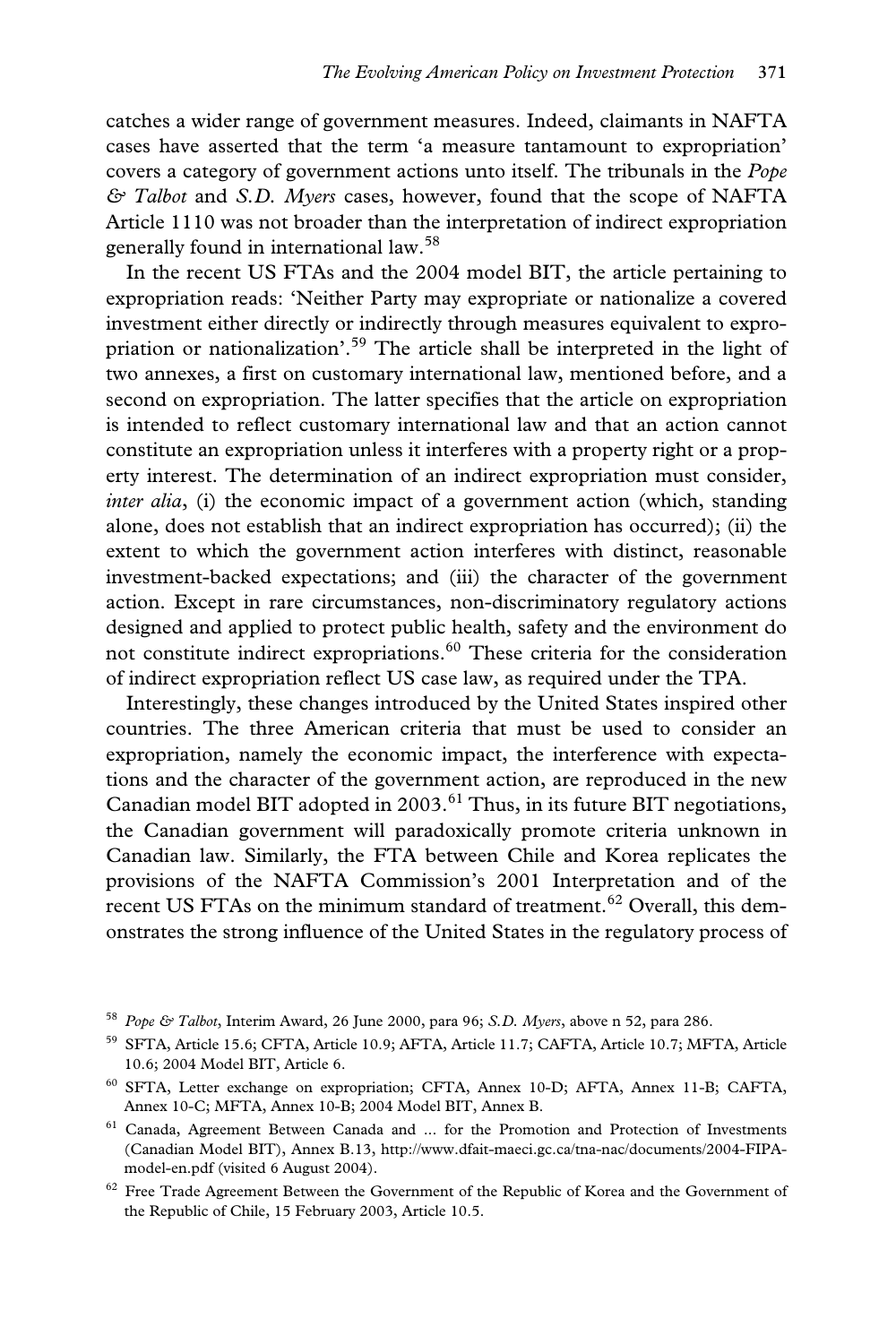the global investment regime. It also shows that countries beyond the NAFTA boundaries draw lessons from the NAFTA experience.

The main US business associations have themselves recognized, in the light of the NAFTA cases, the need to more effectively protect US regulatory interests. Yet they have opposed changing the substantive investment protection standards, which, they argue, would weaken investor protection. Rather, they have insisted on procedural safeguard mechanisms, such as a filtering mechanism for frivolous claims and a review mechanism to address errant awards.<sup>63</sup>

### iii. procedural provisions

Three features stand out when we consider the procedural provisions in the recent US FTAs: the absence of a direct investor–state mechanism in the Australian FTA, the improvement of investor–state procedures in other FTAs and the creation of new mechanisms for labour and environmental law enforcement.

### **A. The lack of a direct investor–state mechanism in the Australian FTA**

At first sight, the absence of direct investor–state arbitration in the US–Australia FTA is perplexing. Although the 1989 US–Canada FTA, $^{64}$  the forerunner of NAFTA, did not include an investor–state dispute mechanism, at least since NAFTA's inception, the United States and Australia had both consistently included such a mechanism in their respective FTAs. Instead, Article 11.16 of the US–Australia FTA provides that the parties can enter into consultations with a view towards allowing an investor of a party to submit a dispute to arbitration. Therefore, if an investor and the host country have not anticipated by a contract to settle disputes in an international arbitration tribunal, the investor who distrusts national courts must rely upon his home country to enter into consultations with the host country.

During the negotiations, Australia consistently rejected US demands for an investor–state mechanism, arguing that it has a functioning legal system capable of handling private-sector claims. However, the absence of investor–state provisions cannot only be attributed to Australia's stance, as US authorities apparently conceded to Australia's position without much resistance.<sup>65</sup>

This return to a 'politicized' state–state mechanism is in some way a revision of the US fight against the *Calvo* doctrine. Until recently, the United States seemed entirely opposed to this doctrine which states essentially that aliens 'are not entitled to "extra" rights and privileges and thus may only seek redress in local courts'.<sup>66</sup> During the MAI negotiations, US authorities

<sup>63</sup> *Inside US Trade,* 7 September 2001, 5–6.

<sup>64</sup> United States–Canada Free Trade Agreement, 2 January 1988.

<sup>65</sup> *Inside US Trade*, 13 February 2004, 1, 16–17.

<sup>66</sup> Jessica S. Wiltse, 'An Investor-State Dispute Mechanism in the Free Trade Area of the Americas: Lessons from NAFTA Chapter Eleven', 51 Buffalo Law Review 1145, at 1154.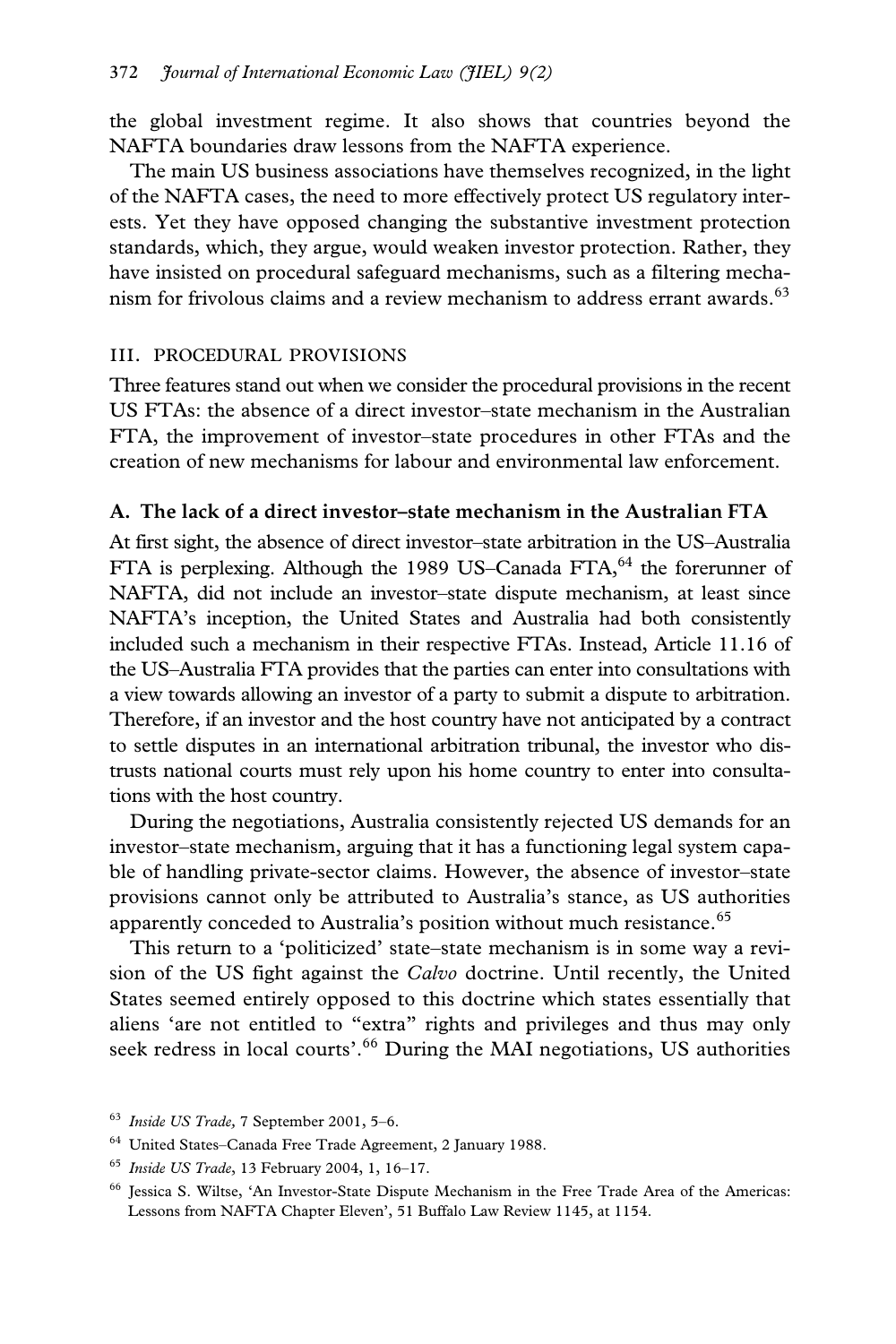considered an investor–state arbitration mechanism a central objective and a deal breaker. Following the controversy sparked by the first NAFTA claims, the United States tabled both substantive and procedural safeguard provisions but never suggested abandoning direct binding arbitration for investors.<sup>67</sup>

The withdrawal of direct investor–state procedures has not been a general policy for all subsequent US FTAs and BITs. Actually, ten days after the United States had signed the Australian FTA, it signed an FTA with the Central American countries that includes direct procedures for investor–state dispute settlement. Therefore, the absence of direct investor–state procedures seems acceptable to the United States only for FTAs with developed countries or, more precisely, with countries that have a legal system developed enough to comfort US investors.<sup>68</sup>

Besides, countries with a developed legal system are also major capital exporters to the United States and may represent a threat of 'over-litigation'. The fact that all Chapter 11 claims against the United States come from Canadian investors is probably not irrelevant to the fact that the United States considers that an investor–state mechanism is not necessary with Australia. The NAFTA experience seems to have convinced the US Intergovernmental Policy Advisory Committee (IGPAC) members that opposing the *Calvo* doctrine should not be a universal rule:

IGPAC members' objection to the investor–state provision [in the US– Australia FTA] stems from concerns that investors from nations with welldeveloped legal systems have abused such FTA provisions to challenge the authority of state and local governments. The *Methanex* and *Loewen* cases [under NAFTA] in particular have reinforced concerns that the provision will be abused by investors who simply hope to circumvent established legislative and judicial procedures.<sup>69</sup>

The focus on developing countries for investor–state procedures is consistent with previous BITs and FTAs. Indeed, all US BITs and FTAs concluded after NAFTA were systematically directed at developing countries. The Australian FTA is the first within a decade, that is, since NAFTA's inception, to be concluded with a member of the Organization for Economic Cooperation and

<sup>67</sup> Above n 43, at 485–88.

<sup>&</sup>lt;sup>68</sup> In the FTA with Bahrain, there is no investor–state mechanism and, more importantly, no chapter on investment. Yet, in this case, a BIT concluded in 1999 and effective since 2001 is to take care of investment issues. This is in line with US policy's insistence on strong investor protection, including direct arbitration, in FTAs with developing countries. United States–Bahrain Free Trade Agreement, 14 September 2004; Treaty Between the Government of the United States of America and the Government of the State of Bahrain Concerning the Encouragement and Reciprocal Protection of Investment, 29 September 1999.

<sup>69</sup> United States, Intergovernmental Policy Advisory Committee (IGPAC), 'Advisory Committee Report to the President, the Congress and the United States Trade Representative on the US-Australia Free Trade Agreement', 12 March 2004, 14–15, [http://www.ustr.gov/assets/](http://www.ustr.gov/assets/Trade_Agreements/Bilateral/Australia_FTA/Reports/asset_upload_file482_3384.pdf) [Trade\\_Agreements/Bilateral/Australia\\_FTA/Reports/asset\\_upload\\_file482\\_3384.pdf.](http://www.ustr.gov/assets/Trade_Agreements/Bilateral/Australia_FTA/Reports/asset_upload_file482_3384.pdf)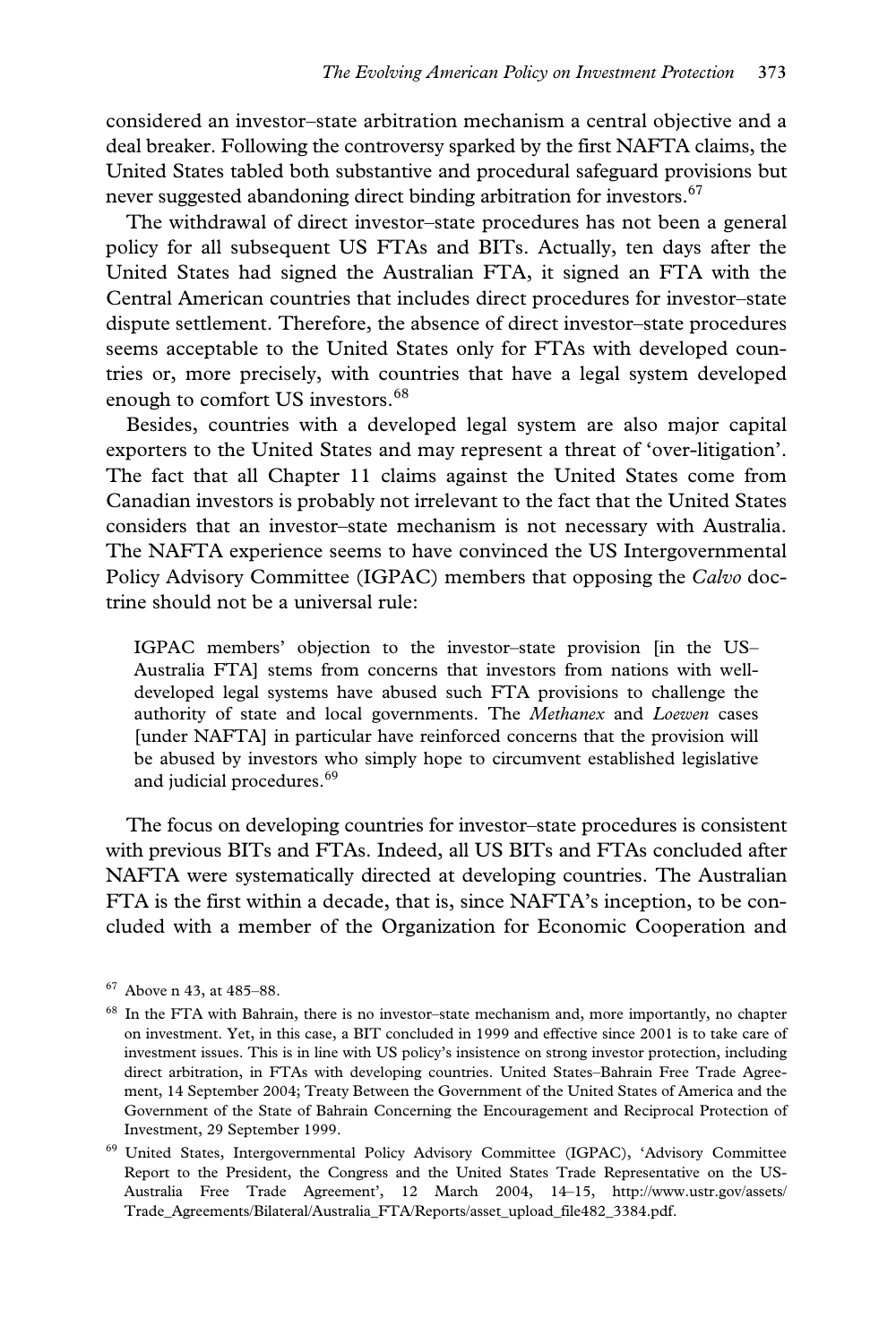Development (OECD). Thus, it is the first time the United States clearly indicates that it does not consider investor–state procedures an essential component of investment agreements, when signed with a major capital-exporting country.

However, it represents a departure from the strategy underlying the MAI negotiations. The MAI was supposed to be concluded among OECD countries, and many anticipated it would have been open to other countries once concluded.<sup>70</sup> But this strategy of concluding a multilateral agreement or a North–North agreement to be used as a model for subsequent multilateral agreements seems to be pushed aside. Seven years after the failure of the MAI, the United States is now reluctant to negotiate a MAI at the WTO, or even a plurilateral agreement among interested countries, as the European Union has suggested.<sup>71</sup> Some argue that the United States lacks enthusiasm for a WTO agreement on investment, because it remains highly pessimistic about the outcomes.72 Moreover, with the Australian FTA, the United States seems to be moving away from an *overall* approach on investment protection to a *differentiated* strategy with respect to industrial countries.

This policy oriented on developing countries is not coherent with US outward investment flows. Even if developing countries may represent destinations more hazardous for US investment, protection of investment in developed countries is still relevant considering that they host over 80% of US FDI outflows.73 US outward investment flows towards Australia are more than 10 times higher than towards CAFTA countries.<sup>74</sup> The Industry Sector Advisory Committee on Capital Goods thus expressed 'extreme [disappointment] and concern that the [US–Australia FTA] omits the principal protection for US investors that has been included in the other FTA investment chapter $(s)$ '.<sup>75</sup>

One can argue that disappointed investors could use the most favoured nation (MFN) clause to bypass the lack of investor–state procedures in the

<sup>71</sup> *Inside US Trade*, 20 July 2001, 5; 27 August 2003, 18.

<sup>73</sup> BEA, 'US Direct Investment Abroad: Capital Outflows, 2002', [http://www.bea.gov/bea/di/usdcap/](http://www.bea.gov/bea/di/usdcap/cap_02.htm) [cap\\_02.htm.](http://www.bea.gov/bea/di/usdcap/cap_02.htm)

<sup>70</sup> Elizabeth Smythe, 'The Multilateral Agreement on Investment: A Charter of Rights for Global Investors or Just Another Agreement', in Fen Osler Hampson and Maureen Appel Molot (eds), *Canada Among Nations 1998: Leadership and Dialogue* (Toronto: Oxford University Press 1998), 239–66, at 241 ff.

<sup>72</sup> Elizabeth Smythe, 'Just Say No! The Negotiation of Investment Rules at the WTO' (Paper presented at the Conference *The WTO and Beyond: Global Governance and State Power in the 21st Century,* hosted by the Centre of Global Political Economy, Simon Fraser University, Burnaby, British Columbia, Canada, 16 July 2004, 29).

<sup>74</sup> Ibid.

<sup>75</sup> United States, Industry Sector Advisory Committee on Capital Goods for Trade Policy Matters (ISAC-2), 'Advisory Committee Report to the President, the Congress and the United States Trade Representative on the US–Australia Free Trade Agreement', 15 March 2004, 5, [http://](http://www.ustr.gov/new/fta/Australia/advisor/isac02.pdf) [www.ustr.gov/new/fta/Australia/advisor/isac02.pdf.](http://www.ustr.gov/new/fta/Australia/advisor/isac02.pdf)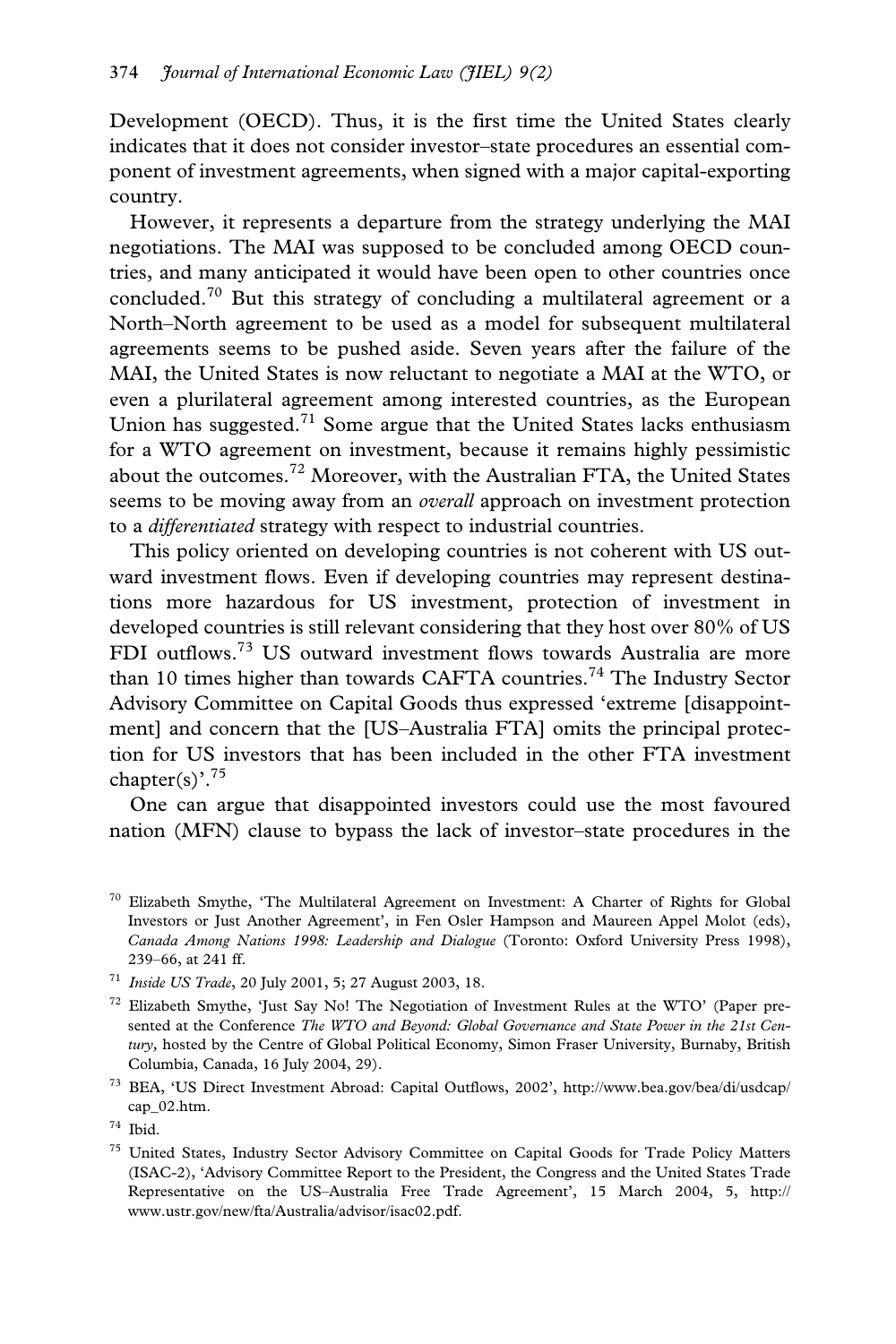US–Australia FTA. In the *Maffezini* case, the arbitrators concluded 'that if a third-party treaty contains provisions for the settlement of disputes that are more favourable to the protection of the investor's rights and interests than those in the basic treaty, such provisions may be extended to the beneficiary of the most favoured nation clause'.76 Because both Australia and the United States have concluded third-party treaties providing for direct investor–state procedures, one could argue that the MFN clause of the US–Australia FTA could be used by a firm to file a case against one of the state parties.

However, such a contention seems doubtful for three reasons. Firstly, unlike a number of BITs and FTAs, Article 11.4 of the US–Australia FTA provides expressly that the MFN is limited to the 'establishment, acquisition, expansion, management, conduct, operation and sale or other disposition of investments'. This would seem to exclude dispute settlement, although the 'management' of an investment could probably include dispute procedures to protect it. Secondly, the fact that the lack of investor–state dispute settlement procedures is unusual for both states could mean that it is a conscious and well-informed move guided by public policy considerations. As the arbitrators ruled in *Maffezini*, 'The beneficiary of the [MFN] clause should not be able to override public policy considerations that the contracting parties might have envisaged as fundamental conditions for their acceptance of the agreement in question'.77 Thirdly, recent tribunal awards suggest that the MFN provisions of a treaty can be extended to other treaties only when it is clearly intended.<sup>78</sup> Therefore, Canada might remain the only developed country (if we exclude European economies in transition) against which American investors could directly file a claim under an investment treaty.

#### **B. Improved investor–state procedures with developing countries**

Unlike the US–Australia FTA, the FTAs recently concluded by the United States with Singapore, Chile, the Central American countries and Morocco include an investor–state dispute settlement mechanism. Procedures provided in these FTAs are similar to NAFTA's but differ on three significant points, that is, the adding of preliminary procedures, the improvement of transparency and openness and the anticipation of an appellate body.

First, the recent US FTAs and the revised model BIT provide preliminary procedures as a means to deter the filing of frivolous claims and, ultimately, curb the growing number of claims. To reach this goal, the US government

<sup>76</sup> ICSID, *Emilio Agustin Maffezini* v *Kingdom of Spain*, Case No. ARB/97/7, Decision of the Tribunal on Objections to Jurisdiction, 25 January 2000, para 56, [http://www.worldbank.org/icsid/cases/](http://www.worldbank.org/icsid/cases/emilio_DecisiononJurisdiction.pdf) [emilio\\_DecisiononJurisdiction.pdf.](http://www.worldbank.org/icsid/cases/emilio_DecisiononJurisdiction.pdf)

 $77$  Ibid, para 62.

<sup>78</sup> See ICSID, *Salini Costruttori S.p.A. and Italstrade S.p.A.* v *The Hashemite Kingdom of Jordan*, Case No. ARB/02/13, Decision on Jurisdiction, 29 November 2004; ICSID, *Plama Consortium Limited* v *Republic of Bulgaria*, Case No. ARB/03/24, Decision on Jurisdiction, 8 February 2005, para 223.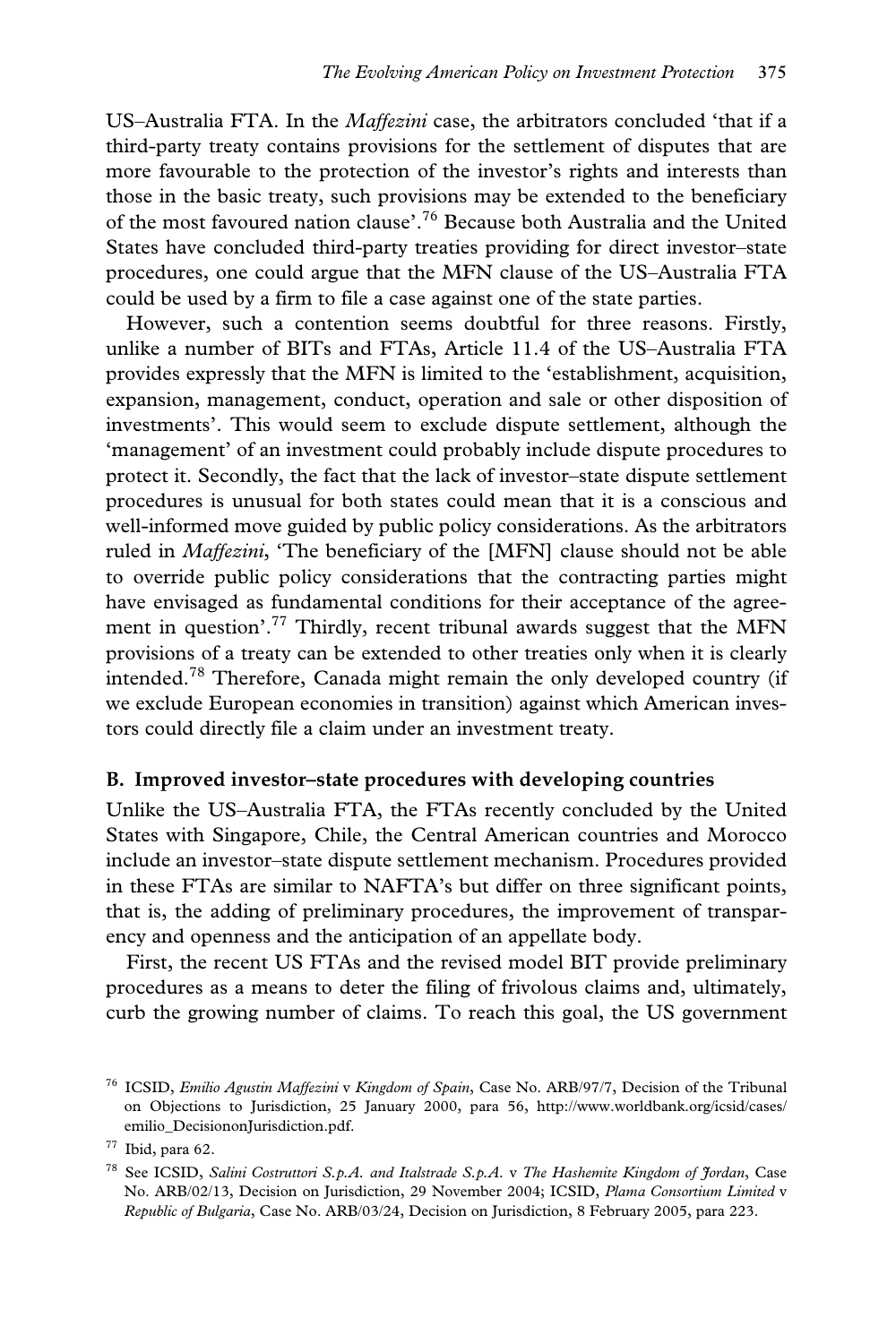could otherwise have required the exhaustion of local remedies as a precondition for resorting to arbitration as the Justice Department had considered.<sup>79</sup> But it probably experienced the value of preliminary procedures when systematically challenging the claims' admissibility and the tribunals' competence under NAFTA.

Thus, while NAFTA leaves preliminary procedures, or the jurisdictional test, to UNCITRAL or ICSID rules, the recent FTAs and the model BIT provide that 'a tribunal shall address and decide as a preliminary question any objection by the respondent that, as a matter of law, a claim submitted is not a claim for which an award in favour of the claimant may be made'. In doing so, the tribunal shall suspend any proceedings and issue an award on an expedited basis 'no later than 150 days after the date of the request'. If the tribunal considers that the claim is frivolous, it may award costs and fees to the prevailing claimant.<sup>80</sup>

In addition, the FTAs provide new grounds to disallow the admissibility of a claim in preliminary procedure. Actually, they include safeguard clauses on different sectors or circumstances that can justify the inadmissibility of a claim, such as treatment in case of strife, measures regarding payments and transfers and a dispute already submitted to a national court.<sup>81</sup> Therefore, the screening mechanism, coupled with the threat to pay costs and attorney's fees and the addition of new grounds for inadmissibility, may 'discourage investors from filing claims merely to strong-arm the government'.<sup>82</sup>

Aside from preliminary procedures, the recent FTAs formalize the arbitral proceedings' transparency and openness. Following the arbitration rules of the ICSID Additional Facility and UNCITRAL, the proceedings may only be made public with the consent of both parties to a dispute. Hence, the opening of proceedings in NAFTA is provided by none of the arbitration rules and has been addressed by each tribunal on an *ad hoc* basis. This lack of transparency, although reflecting the traditional practice of international private law, has been criticized by many civil society groups that underline the important issues of public policy raised by the disputes. $83$  In response to these criticisms, the main documents were to be made available to the public following the NAFTA's Notes of Interpretation of 31 July 2001.<sup>84</sup> In addition, Canada and the United States issued statements two years later to indicate that they will push for public hearings in all Chapter 11 cases in which they are involved.<sup>85</sup>

<sup>79</sup> *Inside US Trade*, 23 November 2001, 18.

<sup>80</sup> SFTA, Article 15.19; CFTA, Article 10.19; CAFTA, Article 10.20; MFTA, Article 10.19; 2004 Model BIT, Article 28.

<sup>81</sup> CFTA, Annexes 10-C and 10-E; CAFTA, Annexes 10-D and 10-E; MFTA, Annex 10-E.

<sup>82</sup> Above n 18, at 424.

<sup>83</sup> Jeffery Atik, 'Legitimacy, Transparency and NGO Participation in the NAFTA Chapter 11 Process', in Todd Weiler (ed), *NAFTA Investment Law and Arbitration: Past Issues, Current Practice, Future Prospects* (Ardsley: Transnational Publishers 2004), 135–50, at 140.

<sup>84</sup> Above n 44.

<sup>85</sup> *Inside US Trade,* 10 October 2003, 5.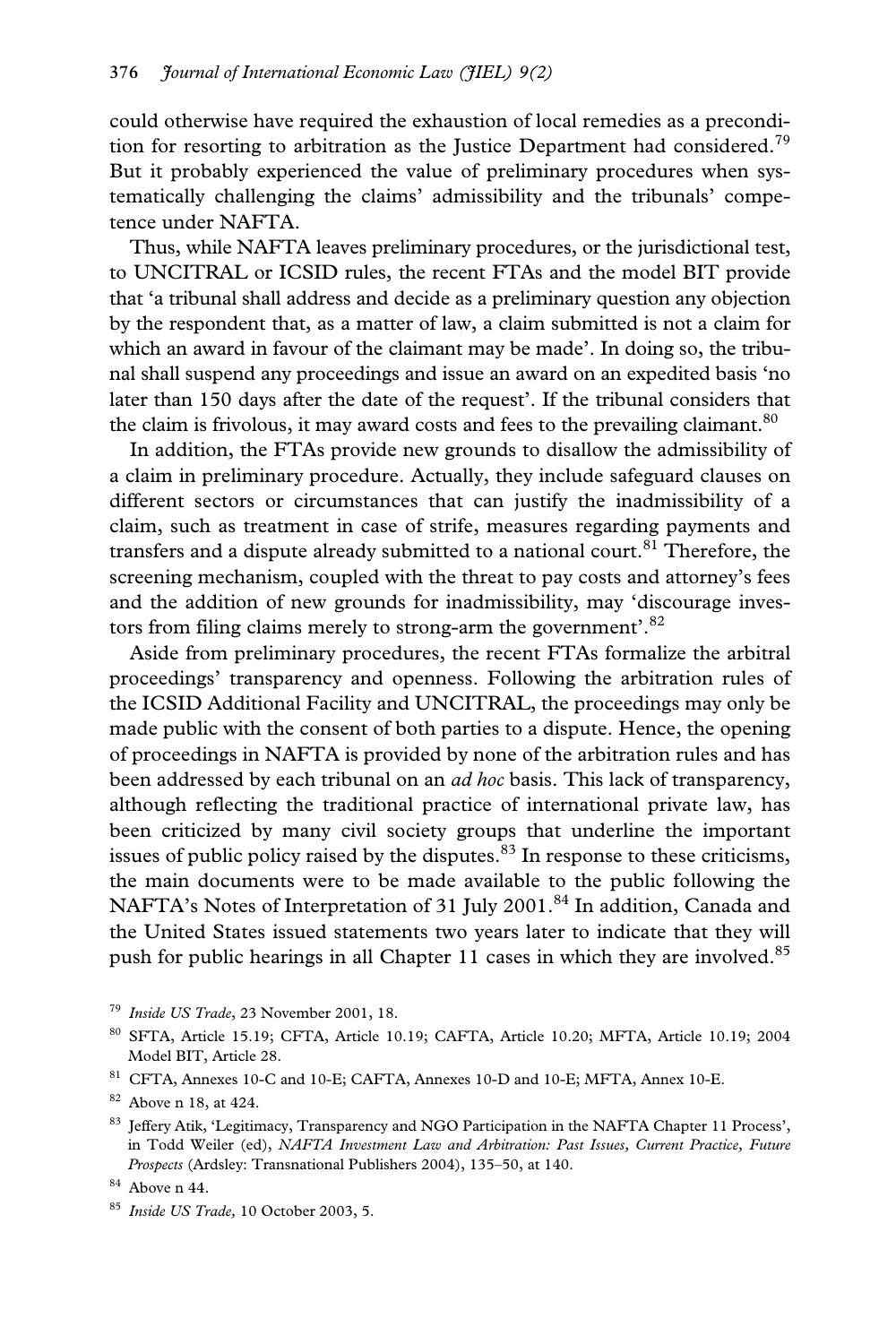The recent US FTAs and model BIT integrate these elements by requiring that the main documents of the proceedings be released to the public and that hearings be open to the public except to prevent the disclosure of certain investors' confidential information.<sup>86</sup> Consequently, these FTAs will provide the most transparent and publicly accessible of all investment arbitration proceedings.87

Under the recent FTAs, non-disputant parties may also intervene in the proceedings. The NAFTA and applicable arbitration rules are silent as to the participation of amici curiae. Nevertheless, NAFTA tribunals in the *Methanex* and *UPS* cases declared they had the power to accept amicus briefs based on UNCITRAL rules.<sup>88</sup> Following these awards, the recent FTAs and the model BIT unambiguously provide that a tribunal shall have the authority to accept and consider amicus submissions.<sup>89</sup> Considering that most amici curiae will most likely be submitted by environmental and other such advocacy groups, investors had a defensive reaction.<sup>90</sup> They even asked for a return to the NAFTA model as it was before the 2001 Notes of Interpretation were adopted.<sup>91</sup> The main impact of the transparency and openness of arbitral proceedings will probably not be on tribunals' awards, but on public perceptions regarding the legitimacy of the investor–state mechanism. $92$ 

The last major procedural feature of the recent FTAs is the anticipation of an appellate body. The ICSID and UNCITRAL arbitration rules<sup>93</sup> provide for reviews on certain procedural grounds, such as corruption on the part of a tribunal member or excess of jurisdiction. Under the ICSID Convention, an application to annul an award is referred to an *ad hoc* three-member committee. Awards made pursuant to the ICSID Additional Facility and UNCI-TRAL rules are in general subject to the control of the courts at the place of arbitration. Here the law authorizes the courts to set aside arbitral awards on

- <sup>86</sup> SFTA, Article 15.20; CFTA, Article 10.20; CAFTA, Article 10.21; MFTA, Article 10.20; 2004 Model BIT, Article 29.
- 87 Rubins, above n 15, at 872; Locknie Hsu, 'Dispute Settlement System in Recent Free Trade Agreements of Singapore: ANZSCEP, JSEPA and ESFTA', 4 (2) The Journal of World Investment 277 (2003), at 282.
- <sup>88</sup> *Methanex*, Decision of the Tribunal on Petitions from Third Persons to Intervene as 'Amici Curiae', 15 January 2001; UNCITRAL, *United Parcel Service of America Inc* v *Government of Canada*, Decision of the Tribunal on Petitions for Intervention and Participation as Amici Curiae, 17 October 2001.
- <sup>89</sup> SFTA, Article 15.19.3; CFTA, Article 10.19.3; CAFTA, Article 10.20.3; MFTA, Article 10.19.3; 2004 Model BIT, Article 28.3.
- <sup>90</sup> For instance, Methanex Corporation has requested to limit amici curiae submissions to legal issues raised by the parties.
- <sup>91</sup> United States, Subcommittee on Investment, 'Report of the Subcommittee on Investment Regarding the Draft Model Bilateral Investment Treaty' (Presented to the Advisory Committee on International Economic Policy, 30 January 2004, 2, [http://www.ciel.org/Publications/BIT\\_Subcmte\\_Jan3004.pdf](http://www.ciel.org/Publications/BIT_Subcmte_Jan3004.pdf)).

93 ICSID Convention, Regulations and Rules, ICSID/15/Rev.1, January 2003, Articles 50-52; UNCI-TRAL Model Law on International Commercial Arbitration, 11 December 1985, Articles 50–52.

<sup>92</sup> Above n 50, at 63.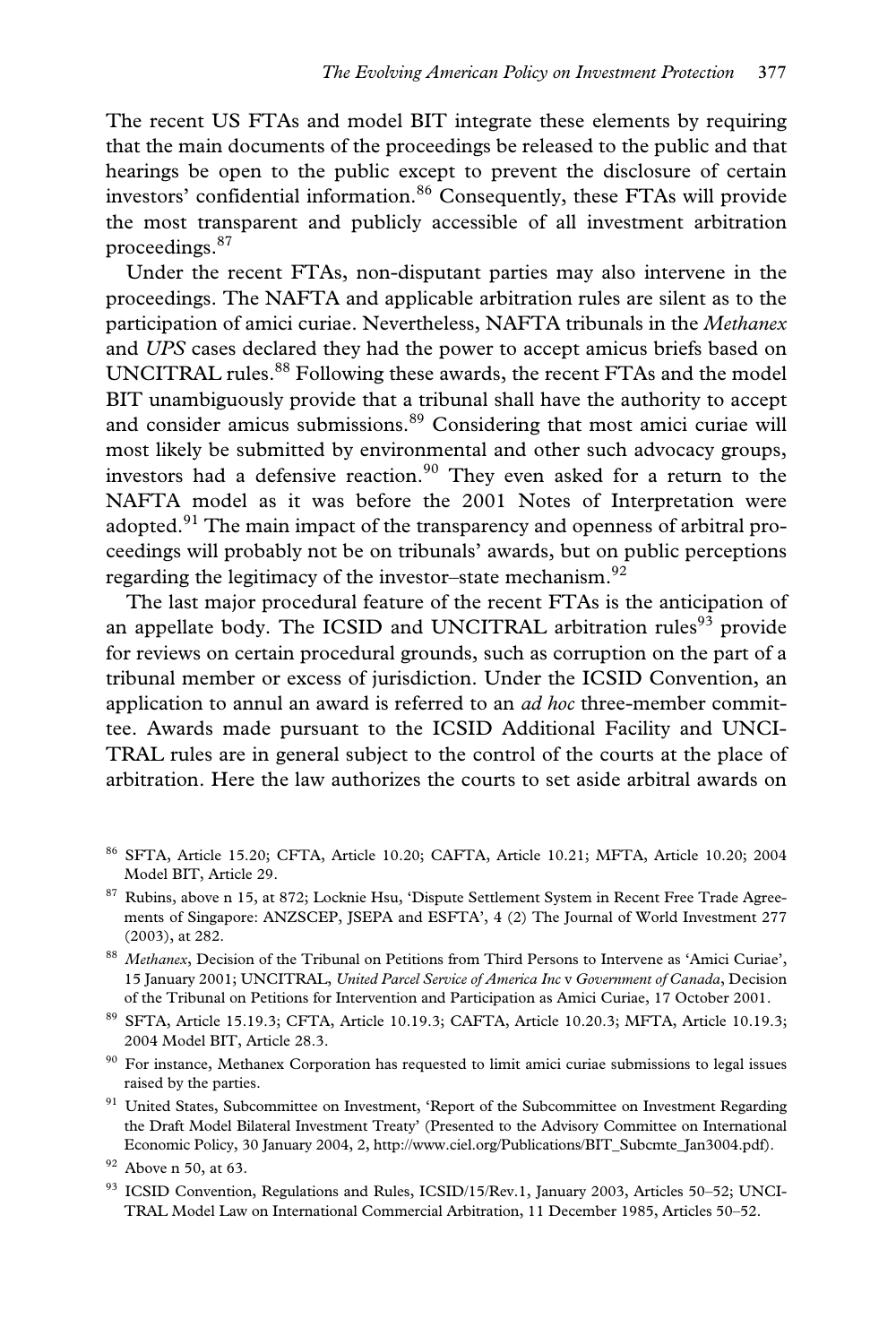the grounds of non-arbitrability of the dispute or conflict with public policy, as well as on similar grounds as the ICSID Convention.<sup>94</sup>

But these procedures are not a true appeal mechanism that can challenge previous decisions as regards their substance and that can substitute for them its own decisions.95 On 13 January 2004, the Federal Court of Canada ruled that it did not have jurisdiction to challenge the arbitration tribunal's interpretation of NAFTA's Articles 1102 and 1105 in the *S.D. Myers* case: 'A dispute falling within the terms of the submission to arbitration, even if wrongly decided on a point of fact or law, cannot be judicially reviewed'.<sup>96</sup> However, such procedures can still make a difference. In *Loewen*, the US District Court for the District of Columbia may have struck the final blow to Loewen's claims.97 In *Metalclad*, the Supreme Court of British Columbia reduced the amount of the arbitral award.<sup>98</sup>

The TPA calls 'for an appellate body or similar mechanism to provide coherence to the interpretations of investment provisions in trade agreements'.<sup>99</sup> The recent US FTAs have not completely reached this objective but provide that if a separate multilateral agreement establishes an appellate body, 'the Parties shall strive to reach an agreement that would have such appellate body review awards rendered'.<sup>100</sup> It is still unclear when and how the United States could promote a multilateral agreement on an appellate body because it is sceptical of the possibility of a multilateral or plurilateral agreement on investment at the WTO.<sup>101</sup> Moreover, in their comments in 2005 to the suggestion from the ICSID Secretariat to establish an appeals facility, most governments, business and civil society groups considered the establishment of such a mechanism to be premature.<sup>102</sup> On the other hand, the United States refused to delay the negotiations of FTAs and BITs until a bilateral appellate body could be developed. Therefore, side letters or annexes to the FTAs provide that the parties should negotiate a bilateral appellate body in the years following their entry into force.<sup>103</sup> But until then, the FTAs'

- <sup>94</sup> ICSID, *Possible Improvements of the Framework for ICSID Arbitration*, Secretariat Discussion Paper, 22 October 2004, Annex, at 4.
- <sup>95</sup> See UNCTAD, *Dispute Settlement: Investor-State*, Sales no.: E.03.II.D.5, 2003, 61.
- <sup>96</sup> Canada, Federal Court, *Attorney General of Canada* v *S.D. Myers, Inc.,* FC 38, 13 January 2004, para 76.10.
- <sup>97</sup> *Loewen*, above n 26.
- <sup>98</sup> Supreme Court of British Columbia, *The United Mexican States, Petitioner and Metalclad Corporation, Respondent and Attorney General of Canada and la Procureure générale du Québec on Behalf of the Province of Québec*, 2001BCSC0664, Reasons for Judgment of the Honourable Mr Justice Tysoe, 2 May 2001.
- <sup>99</sup> Above n 9, s 2101(b)(3)(G)(iv).
- <sup>100</sup> SFTA, Article 15.19.10; CFTA, Article 10.19.10; CAFTA, Article 10.20.10; MFTA, Article 10.19.10; 2004 Model BIT, Article 28.10.
- <sup>101</sup> *Inside US Trade*, 27 August 2003, 18; *International Trade Reporter*, 19 June 2003, 1040–42.
- <sup>102</sup> ICSID, *Suggested Changes to the ICSID Rules and Regulations*, Working Paper of the Secretariat, 12 May 2005, 4.
- <sup>103</sup> SFTA, Side letter of 6 May 2003; CFTA, Annex 10-H; CAFTA, Annex 10-F; MFTA, Annex 10-D; 2004 Model BIT, Annex D.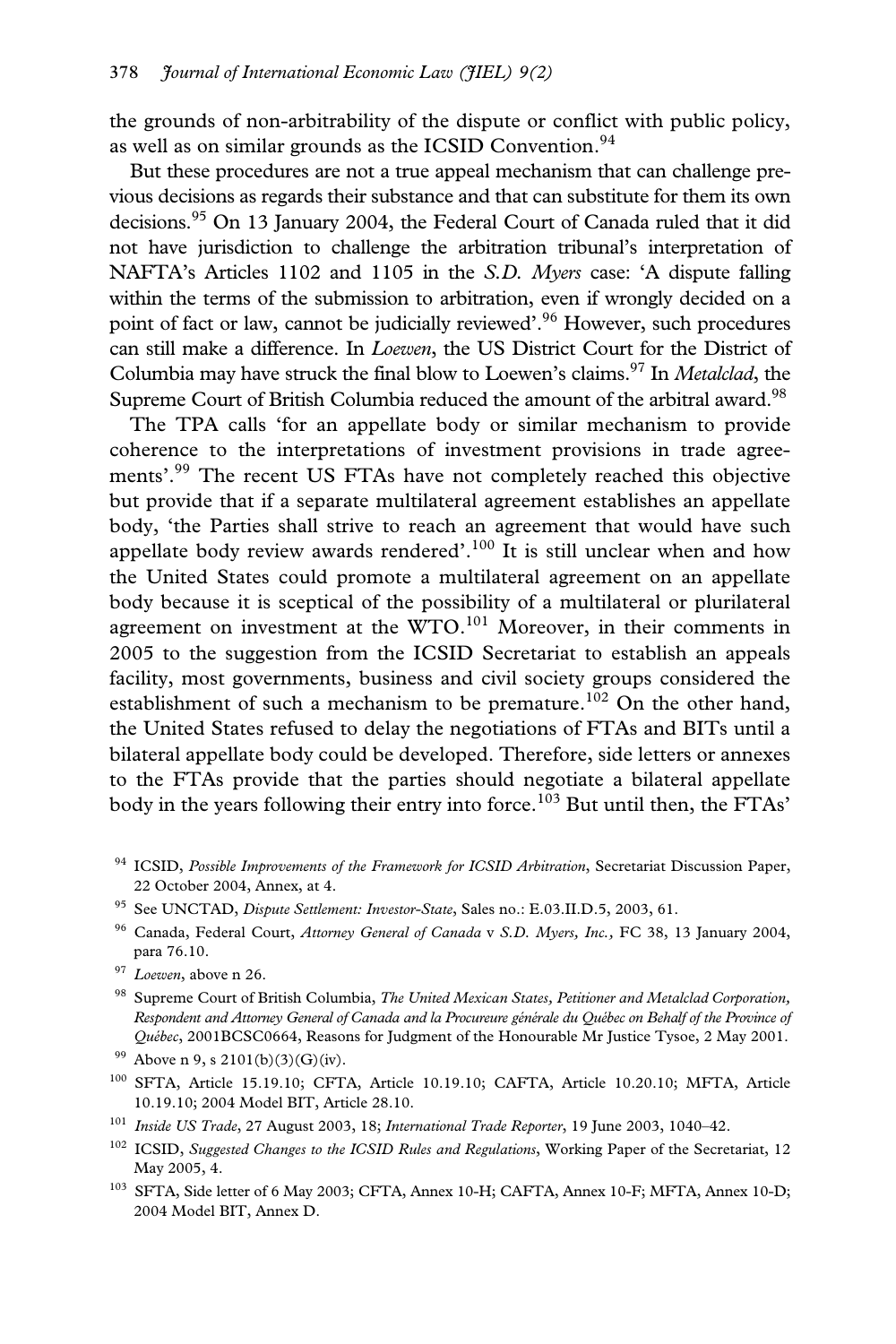investor–state procedures do not, after all, depart greatly from the NAFTA practice.

## **C. New dispute settlement mechanism for labour and environmental law enforcement**

In Article 1114.2, the NAFTA parties 'recognize that it is inappropriate to encourage investment by relaxing domestic health, safety or environmental measures'. Yet this provision has a hortatory character. If a party considers that another has offered such an encouragement, it could only request consultations with a view to avoiding any such encouragement. Given that many investment dispute cases under NAFTA have been related to environmental measures, as in *Metalclad*, <sup>104</sup> *Ethyl*, <sup>105</sup> *S.D. Myers*, <sup>106</sup> *Sun Belt*, <sup>107</sup> *Methanex*<sup>108</sup> and *Crompton*, 109 some environmental NGOs advocate that the investor–state mechanism meant to ensure the protection of investment should be balanced by another mechanism to ensure the enforcement of Article 1114.2.<sup>110</sup>

Actually, NAFTA has a side agreement pertaining to the environment, the North American Agreement on Environmental Cooperation (NAAEC).<sup>111</sup> Together with the North American Agreement on Labour Cooperation,<sup>112</sup> this side agreement, negotiated at the request of the United States, was a political necessity both to allay the fear of delocalization due to lax environmental (and labour) standards and to ensure Congressional ratification.<sup>113</sup> Under Articles 14 and 15 of the NAAEC, any person may petition the trinational Commission for Environmental Cooperation (CEC) to conduct an investigation into whether the member states are effectively enforcing their own environmental standards. These investigations do not lead to awards but

- <sup>105</sup> UNCITRAL, *Ethyl Corp.* v *Government of Canada*, Notice of Arbitration, 14 April 1997.
- <sup>106</sup> *S.D. Myers*, Statement of Claim, 30 October 1998.
- <sup>107</sup> UNCITRAL, *Sun Belt Water, Inc.* v *Her Majesty the Queen*, Notice of Claim and Demand for Arbitration, 12 October 1999.

- <sup>109</sup> NAFTA, *Crompton Corp.* v *Government of Canada*, Notice of Intent to Submit a Claim to Arbitration, 6 November 2001.
- <sup>110</sup> United States, Trade and Environment Policy Advisory Committee (TEPAC), 'Advisory Committee Report to the President, the Congress and the United States Trade Representative on the US– Central American Free Trade Agreement', 22 March 2004, [http://www.ustr.gov/new/fta/Cafta/](http://www.ustr.gov/new/fta/Cafta/advisor/tepac.pdf) [advisor/tepac.pdf.](http://www.ustr.gov/new/fta/Cafta/advisor/tepac.pdf)
- <sup>111</sup> North American Agreement on Environmental Cooperation Between the Government of the United States of America, the Government of Canada and the Government of the United Mexican States, 1993.
- <sup>112</sup> North American Agreement on Labour Cooperation Between the Government of the United States of America, the Government of Canada and the Government of the United Mexican States, 13 September 1993.
- <sup>113</sup> Pierre-Marc Johnson and André Beaulieu, *The Environment and NAFTA: Understanding and Implementing the New Continental Law* (Washington: Island Press 1996), at 25.

<sup>104</sup> *Metalclad*, Notice of Claim, 2 January 1997.

<sup>108</sup> Above n 30.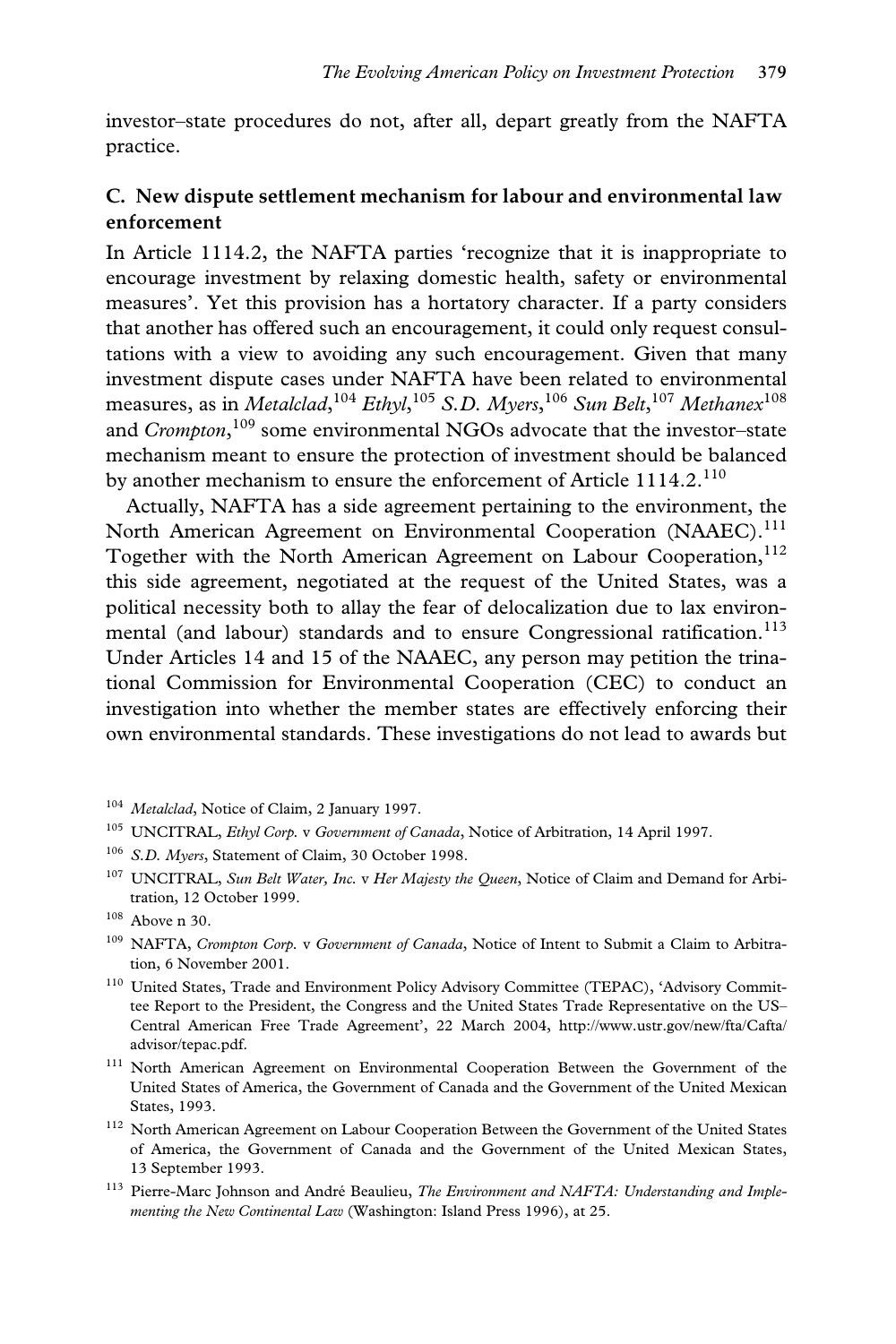to factual records that, being publicly available, could put political, rather than judicial, pressure on governments.

This process can paradoxically be used by investors who seek to bolster their claim against a host state. In 1999, Methanex filed a petition under the NAAEC alleging that California failed to enforce its environmental laws by allowing gasoline to be released into the environment from leaking underground storage tanks.<sup>114</sup> Methanex's objective was then to use the factual record issued by the CEC in its dispute under Chapter 11 over a Californian ban on the MTBE gasoline component. The factual record could have supported Methanex in demonstrating that California focuses its attention on a specific and discriminatory symptom, the MTBE, rather than on the real environmental problem, the leakage itself. Although the CEC refused to conduct an investigation on Methanex's petition because the matter was the subject of a pending judicial proceeding,  $115$  a subsequent investor could strategically file a petition under NAAEC before filing a claim under Chapter 11.

All the recent US FTAs devote whole chapters to labour and environmental issues. Among other things, these chapters provide that 'A Party shall not fail to effectively enforce its [labour and] environmental laws, through a sustained or recurring course of action or inaction, in a manner affecting trade between the Parties'.<sup>116</sup> If a party fails to enforce its labour or environmental laws, the other party may request the establishment of an arbitration panel to consider the matter. In contrast with other infringements of the provisions of the FTAs, a panel that finds a breach of the obligation to enforce labour or environmental laws can, at the complaining party's request, impose an annual monetary assessment, up to US\$15 million per year, payable into a bilateral fund for labour or environmental initiatives.<sup>117</sup> As the Trade and Environment Policy Advisory Committee noted, 'the high level of visibility and resultant embarrassment associated with such a violation, in conjunction with the transparency of the process, would likely be a sizeable "supplement" to the monetary penalty'.<sup>118</sup>

One objective of such a mechanism is to address the threat of labour and environmental dumping, that is, the displacement of investments from the United States to locations where labour and environmental standards are

<sup>114</sup> Methanex Corporation, 'California's Failure to Enforce its Regulations Concerning Underground Storage Tanks: A Submission to the Commission on Environmental Cooperation Pursuant to Article 14 of the North American Agreement on Environmental Cooperation', A14/SEM-99-001/01/ SUB, 14 October 1999, [http://www.cec.org/files/pdf/sem/99-1-SUB-E.pdf.](http://www.cec.org/files/pdf/sem/99-1-SUB-E.pdf)

<sup>115</sup> NAFTA, Commission for Environmental Cooperation, Secretariat, 'Determination Pursuant to Article 14(3) of the North American Agreement on Environmental Cooperation', A14/SEM/99- 001/06/14(3), 18 October 1999, [http://www.cec.org/files/pdf/sem/99-1-DET-E1.pdf.](http://www.cec.org/files/pdf/sem/99-1-DET-E1.pdf)

<sup>116</sup> SFTA, Articles 17.2 and 18.2; CFTA, Articles 18.2 and 19.2; AFTA, Articles 18.2 and 19.2; CAFTA, Articles 16.2 and 17.2; MFTA, Articles 16.2 and 17.2.

<sup>117</sup> SFTA, Article 20.7; CFTA, Article 22.16; AFTA, Article 21.12; CAFTA, Article 20.17; MFTA, Article 20.12.

<sup>118</sup> Above n 110, at 12.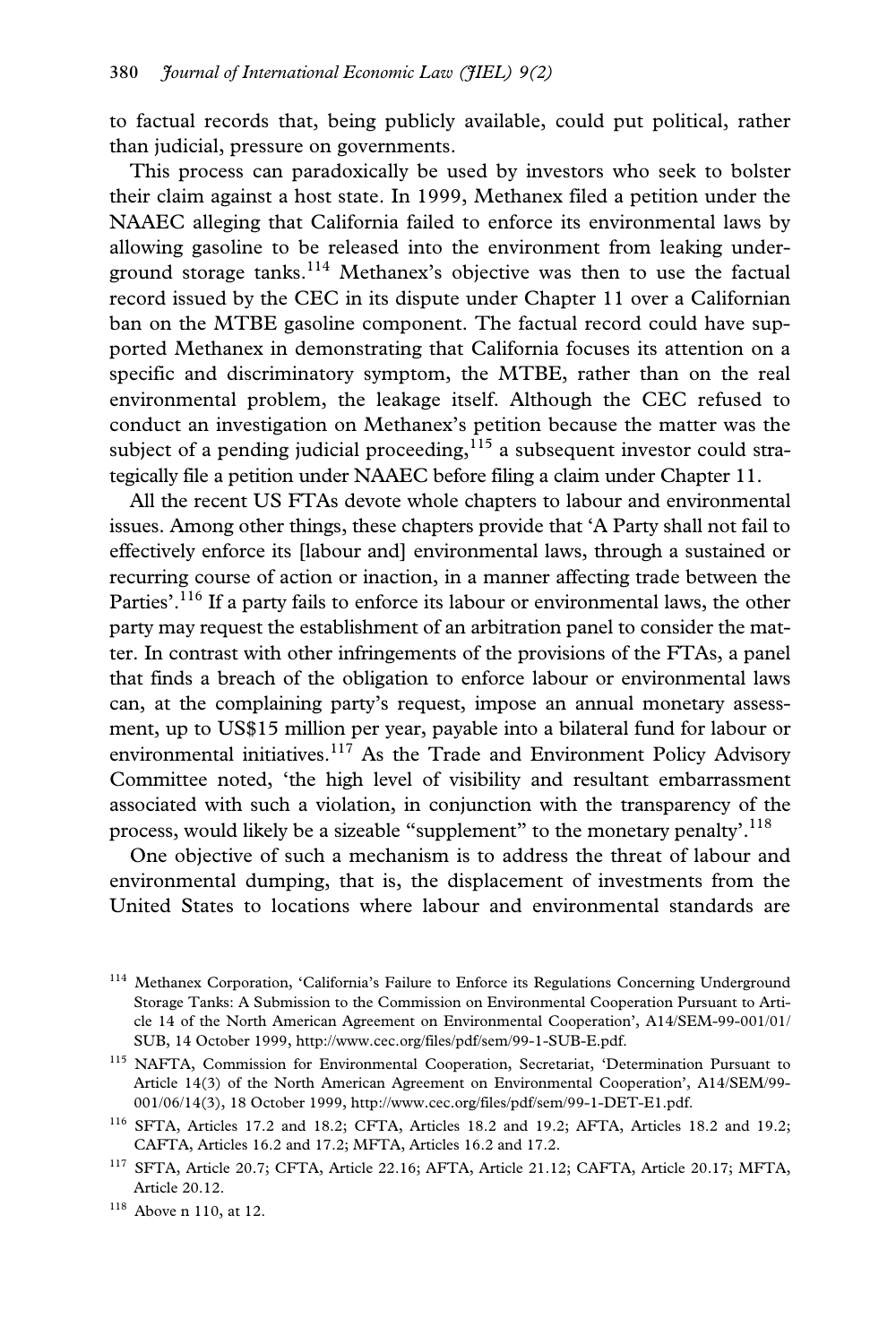lower. But the FTAs' chapters on labour and the environment could have negative side effects on US investment abroad, such as the enforcement of foreign labour and environmental laws harmful to US investment and even laws that contradict the investment chapter.

The recent FTAs provide that in the event of inconsistency between, on the one hand, the investment chapter and, on the other hand, the labour and environment chapters, the latter shall prevail.<sup>119</sup> However, this does not necessarily mean that 'any bona fide [labour or] environmental requirement at odds with an investment-related requirement will trump that latter requirement'.<sup>120</sup> It is still unclear when an inconsistency between the two chapters can occur because a state can be forced under the labour and environment chapters to enforce a law discriminating against foreign investments and, at the same time, be forced under the investment chapter to offer monetary damages to foreign investors. Such an ironic situation is conceivable because investor–state arbitration tribunals cannot award the withdrawal or the non-enforcement of a national law but only monetary damages or eventually restitution of property.<sup>121</sup> At least, the FTAs' labour and environmental law enforcement mechanism will impact on out-of-court negotiations between an investor and a host state, because the non-enforcement of a labour and environmental law is no longer an option to consider without any risk of an international dispute under the relevant chapters. This is one of the main differences between the recent US FTAs and the 2004 model BIT, which does not provide for any dispute settlement mechanism on environment and labour.

#### conclusion

Many commentators are doubtful that the NAFTA Chapter 11 on investment could be replicated in other international agreements.<sup>122</sup> If one may conclude to a reorientation that contradicts some long-held key tenets of US foreign investment strategy, especially ever stronger protection for US investors, it has been limited to mere adjustments. The TPA intends that the pursuit of strong investment protection and investor–state dispute settlement be continued in future FTAs. Even though a central element of US international investment strategy has been questioned, namely the automatic right for investors to binding international arbitration, as particularly illustrated by the absence of investor–state provisions in the US–Australia FTA, this remains an isolated example.

While preserving the fundamentals of US investment protection, changes to investor–state provisions in the recent FTAs seemed necessary to address the

<sup>119</sup> SFTA, Article 15.2; CFTA, Article 10.2; AFTA, Article 11.2; CAFTA, Article 10.2; MFTA, Article 10.2.

<sup>&</sup>lt;sup>120</sup> Above n 110, at 12.

<sup>121</sup> SFTA, Article 15.25; CFTA, Article 10.25; CAFTA, Article 10.26; MFTA, Article 10.25.

<sup>&</sup>lt;sup>122</sup> James McIlroy, 'NAFTA's Investment Chapter: An Isolated Experiment or a Precedent for a Multilateral Investment Treaty?', 3 (1) The Journal of World Investment 127 (2002).